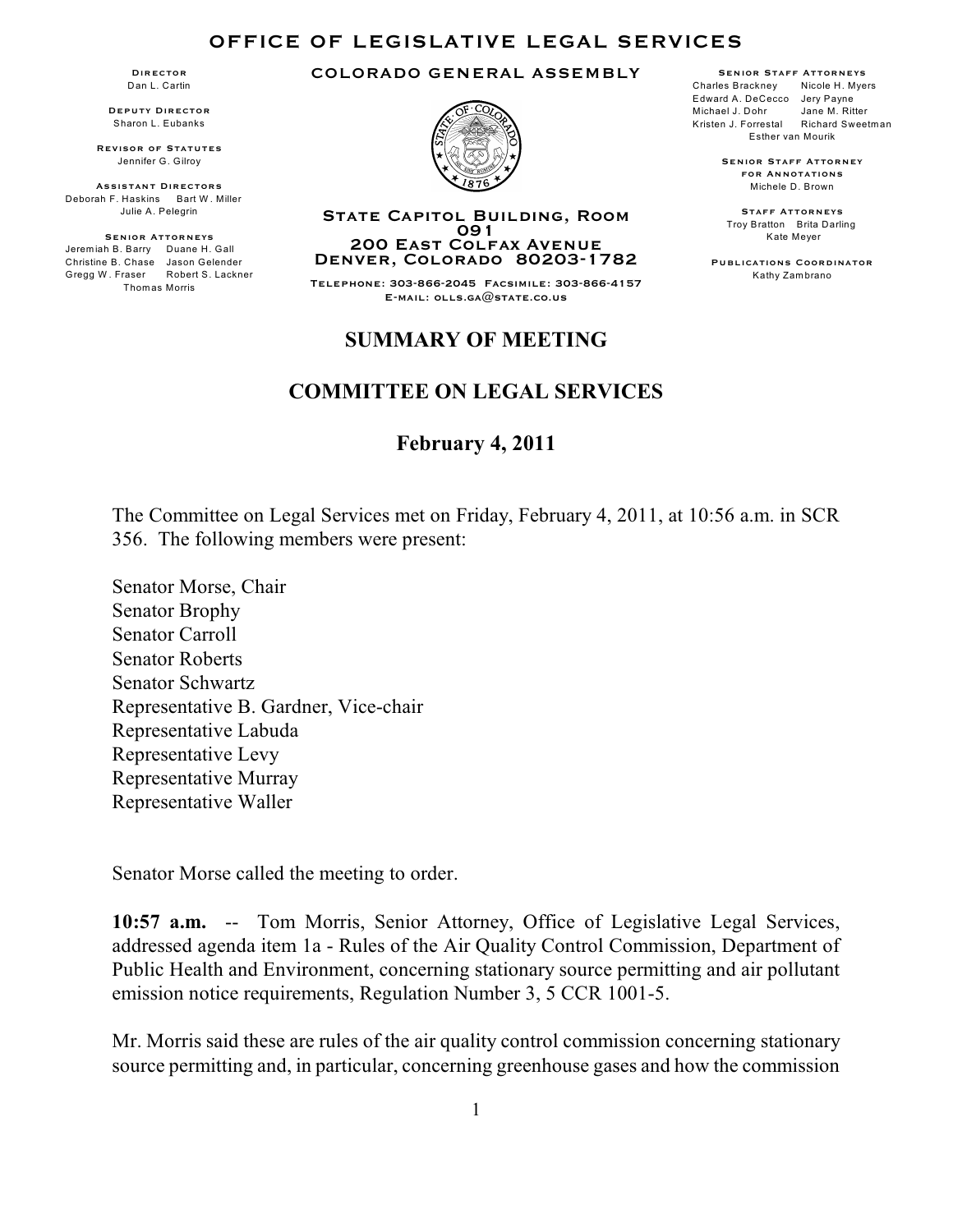has regulated them. There are four issues. The first two relate to a permitting threshold and, in one respect, our conclusion is that the regulatory threshold is too stringent - it is too low - and, in another respect, our conclusion is that the regulatory permit threshold is too high. The third issue relates to whether greenhouse gases are an air pollutant under the regulatory definition. The last issue relates to whether greenhouse gases are exempt from the requirement to pay annual emission fees.

Mr. Morris said this is a complicated area. I'm going to go into a little bit of background to explain why this is an issue. Greenhouse gases are a relatively different type of pollutant than has traditionally been regulated under the "Clean Air Act" and that has some consequences for how the rules were structured. Back in 2007, the United States supreme court held that greenhouse gases are an air pollutant under the federal "Clean Air Act". After that happened, the environmental protection agency (EPA) promulgated a rule regulating greenhouse gases, specifically their emissions from new motor vehicles, and the greenhouse gases, therefore, became subject to regulation, which is a term you'll hear a lot about this morning and afternoon. They became subject to regulation about a month ago, on January 2, 2011. Two regulatory programs are triggered once greenhouse gases become subject to regulation, but we are concerned with only one of those and that is the so-called operating permit program for major sources. Major sources are those that have the potential to emit at least 100 tons per year of any air pollutant. The reason I say that greenhouse gases are different from what has traditionally been regulated is that they are emitted in much greater quantities and by a much wider variety of sources than most other pollutants. Consequently, once greenhouse gases became subject to regulation by virtue of this motor vehicle emission rule, the existing statutory permit threshold of 100 tons per year takes on a new significance. Under the normal types of pollutants, only relativelymajor sources emit enough to become a major source and have to get an operating permit, but the greenhouse gases are different because they have many more thousands of sources. According to the EPA, there are about 6 million sources nationwide that would require operating permits at the 100 tons per year level. Under the EPA rule that is kind of the background for what our air commission did, the EPA promulgated what is called the tailoring rule that raised that permitting threshold from 100 tons per year to 100,000 tons per year and by doing that they are regulating only a tiny little slice of the sources. There is nothing in the federal "Clean Air Act" that says that the EPA can do that. Our air commission then took an identical regulatory track in promulgating the rules that are in front of you today and now there are two tests that a source must meet in order to be a major source. It has to emit 100 tons per year of any air pollutant and it also has to emit at least 100,000 tons per year of what's called carbon dioxide equivalent, and I'll get into what that means a little bit later on. I will point out Attachment A [attached] to the memo. It has all these technical, regulatory definitions.

Mr. Morris said in any event, the commission's statement of basis and purpose explained why it was doing what it did. It contains an excerpt from the state implementation plan report that was submitted to the legislature this past January 15. It says that while the 100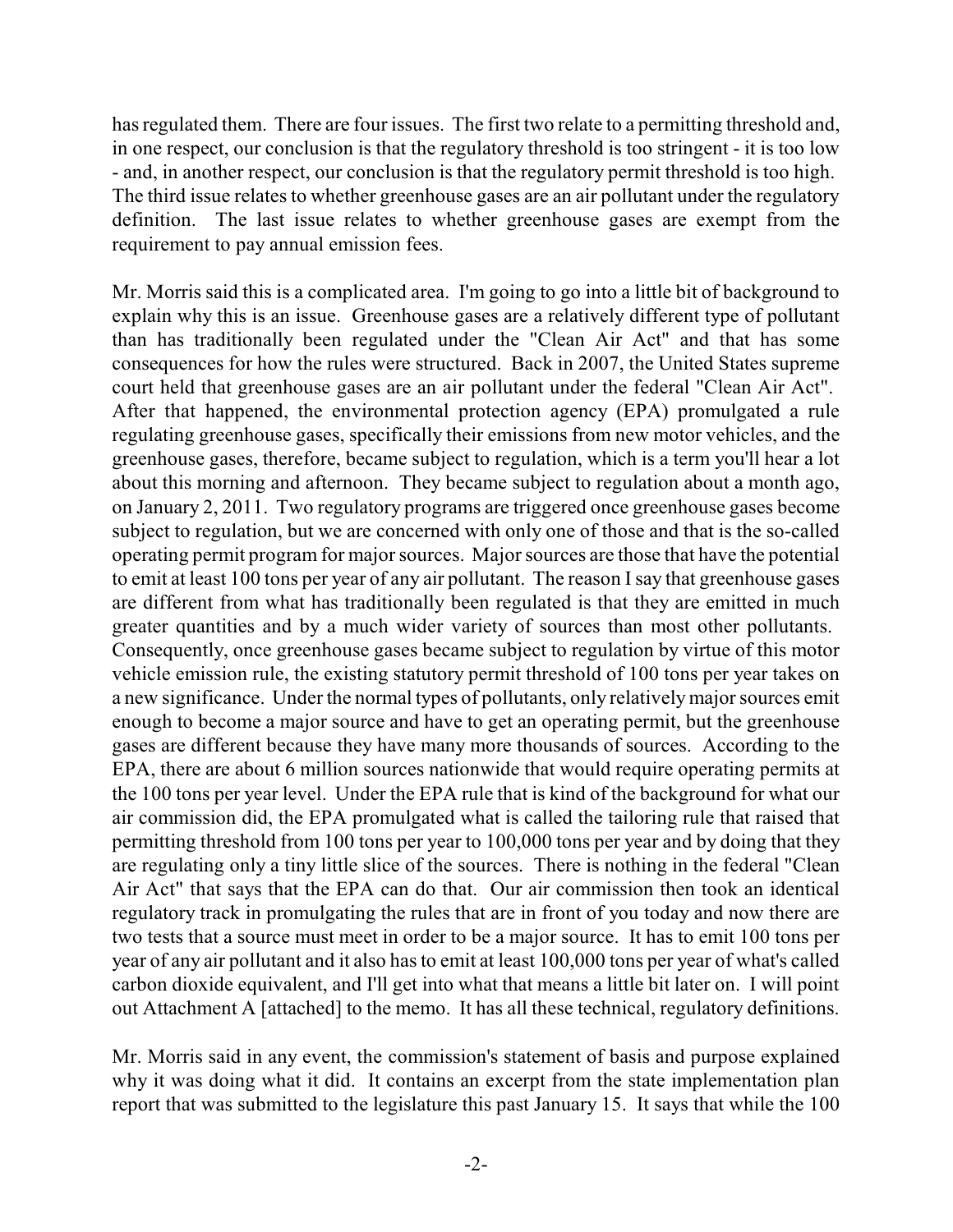tons per year threshold is appropriate for emissions of traditionallyregulated pollutants, such as nitrogen oxides or sulfur dioxide, it should not be applied to greenhouse gas emission sources. The central issue that you're going to need to decide today is should they or shouldn't they be applied to greenhouse gases? If not, why shouldn't they be? Is there something in statute that authorizes the commission to not regulate sources at the 100 tons per year level but rather at the 100,000 tons per year level? Our conclusion, obviously, is that there is nothing in the statute that authorizes the commission to regulate greenhouse gases at only the 100,000 tons per year level. The commission's rationale for why it should not be applied is that application of the existing thresholds to greenhouse gas sources would require permitting of thousands of very small emission sources, create undue burdens for these sources, and overwhelm the resources of Colorado's air pollution control division. There is nothing in there about statutory authority, but the commission focuses on the practical consequences of what regulating at the 100 tons per year level would mean. The regulation of greenhouse gases clearly presents these administrative challenges, but it's not an absurd result; there is nothing inherently wrong with the statute regulating greenhouse gases at the 100 tons per year level. I submit that in our state statute there's nothing that says it would be absurd or impossible to achieve. The EPA, in its tailoring rule, where they tailored the applicability criteria, enlarged it from100 to 100,000. One of the rationales they gave is what they're calling the one-step-at-a-time doctrine that says that given these administrative burdens, we'll get there eventually, let us implement this one step at a time, but what they've done is committed to not regulate sources below the 50,000 tons per year level by five years from now in 2016. If you take that one step, if cutting it in half over five years is a step, it's going to take them 50 years to get down to the 100 tons per year level, in 2061. That's a long time to come into compliance with the clear and plain meaning of the statute. Our conclusion is that rather than twist the statute to conclude that it authorizes them to delay compliance and multiply this 100 tons per year threshold by 1,000, the better approach would have been for the commission to come to the legislature and seek legislative guidance and perhaps statutory authority. I'm fully aware that there are practical consequences of this Committee finding that these rules are unauthorized and there are ways to fix the situation. We can always change the statute and there may be other ways to address that. This is precisely the type of policy issue that the legislature has traditionally wanted to be involved in and if the statute isn't working, this is the process for the legislature to become aware of that and to take steps to address it.

Mr. Morris said since we have some new members, I'll briefly go over what this Committee's charge is. It is very narrow. It's not about should the rules continue or is the policy behind the rules something we want to encourage or promote. Rather, it's very narrowly focused on a rule's statutory authority under our administrative procedures act in that no rule shall be issued except within the power delegated to the agency and as authorized by law. Any rule or amendment to an existing rule issued by any agency that conflicts with a statute shall be void.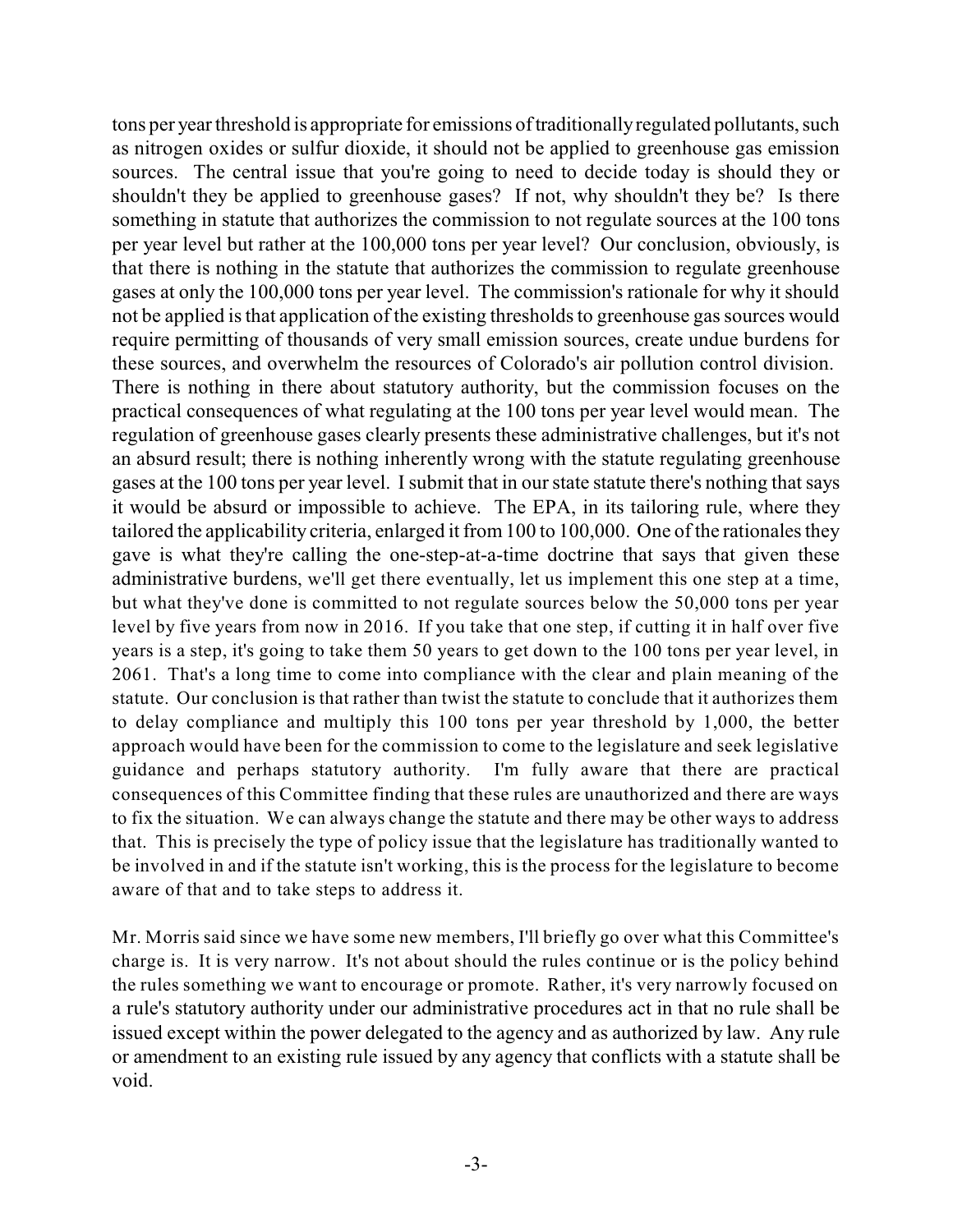Representative Levy said this is a general background question. I think basically you're saying that the commission doesn't have any authority analogous to this tailoring rule that the EPA invoked. Do we not have any precedent here in Colorado for avoiding an absurd result? Mr. Morris said I will mention to the Committee that the tailoring rule has been subject to extensive litigation in the D.C. circuit court of appeals, which is where those cases are originally filed. There's been something like 26 different petitions, consolidated into a couple different lawsuits. That litigation is ongoing about whether the EPA had authority under the federal "Clean Air Act" to do what it did in the tailoring rule. As something of a consequence of that, the rules that we have here have what's called a recission clause that says essentially that if the federal rules are held to be invalid, to the same extent the regulation of greenhouse gases under these rules shall be limited or rendered ineffective. I searched our statutes under absurd results, one step at a time, and administrative workload and there may be some things along those lines, but I'm not sure giving a 50-year time frame to get to that point would be countenanced by anything in our statutes or in our case law.

Mr. Morris said the first rule issue is that there is no statutory authority to aggregate greenhouse gas emissions. Under the rules, all the greenhouse gases are added together for purposes of reaching this 100 tons per year threshold or the 100,000 tons per year threshold. By allowing greenhouse gases to be added together this way, the rules' current threshold is too low. I'm going to go through Attachment A. It has all these definitions and I'm going to go through them in some detail. Rule I.B.23. of Part A of Regulation Number 3 defines greenhouse gases as the aggregate group of the following six greenhouse gases: Carbon dioxide, nitrous oxide, methane, hydrofluorocarbons, perfluorocarbons, and sulfur hexafluoride. These gases are treated in the aggregate based on the total carbon dioxide equivalent. Carbon dioxide equivalent is described in rules I.B.10. and I.B.44.b. of Part A of Regulation Number 3 to say that the carbon dioxide equivalent is determined by multiplying the mass amount of emissions (tons per year) for each greenhouse gas by that gas's global warming potential, and summing the resultant values to determine the carbon dioxide equivalent. The global warming potential is laid out in a table in a federal rule in the code of federal regulations that lists the six greenhouse gases and two categories of greenhouse gases. There are particular chemical compounds such as carbon dioxide, nitrous oxide, methane, or sulfur hexafluoride, but then there are two categories or families of compounds and those are hydrofluorocarbons and perfluorocarbons. In the table, there are actuallya lot of different substances listed, and most of those are the hydrofluorocarbons and perfluorocarbons. Carbon dioxide is sort of arbitrarily assigned a global warming potential of one. The greenhouse gas that has the highest global warming potential is sulfur hexafluoride, which has a global warming potential of 23,900. How this works is you take each gas in tons per year, multiply that gas's tons per year by its global warming potential, add those numbers up, and you get the aggregate global warming potential. You also add the masses together to get to the 100 tons per year. Let's have a hypothetical source that can emit 50 tons per year both carbon dioxide and sulfur hexafluoride. When you add up those tons per year, that equals 100 and if you multiply each of those by their global warming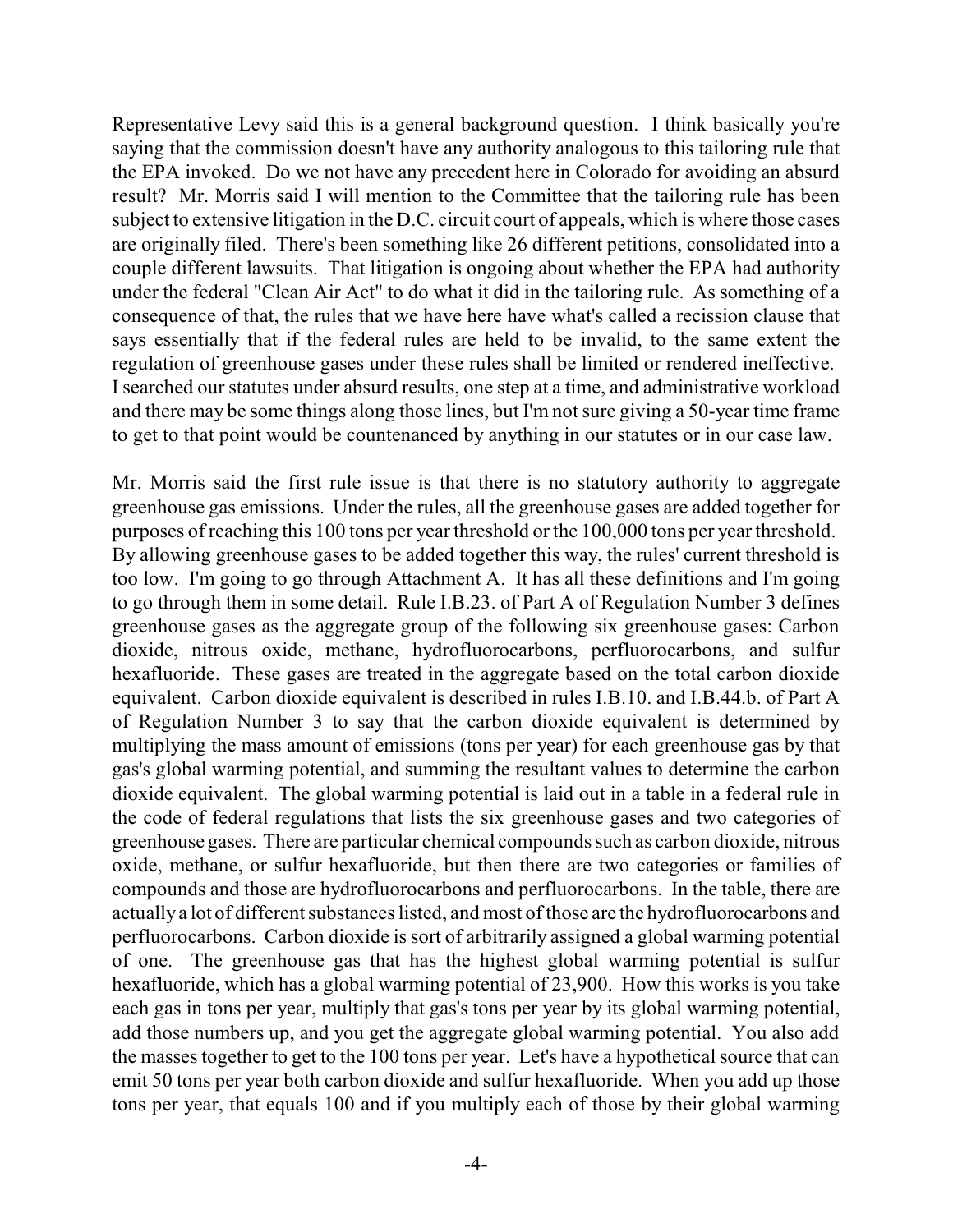potential you'll see that you're way above 100,000 tons per year. The result under the statute is that it would not be a major source because it can't emit at least 100 tons per year of any air pollutant. It's only when you add these things together that you get to 100 tons per year. But, the result under the rules is that it would be a major source because it can emit 100 tons per year of greenhouse gases when you add those together and it can emit at least 100,000 tons per year of the carbon dioxide equivalent. Now, there is no statutory authority for the commission to add pollutants together in this manner. I will mention the commission has submitted a document to the Committee and it has some arguments about this issue. It talks about how the commission has authority to aggregate and it gives the example of the statutory definition of air pollutant. It says air pollutant is any fume, smoke, particulate matter, vapor, or gas or any combination thereof. It says, historically, combinations of different chemical compounds have been aggregated by the commission for permitting and it gives an example of volatile organic compounds. I will mention, however, that is due at least in part to the fact that the statute specifically mentions volatile compounds and so there is statutory authority to treat this whole family of chemicals as a single type of air pollutant and that's in section 25-7-109 (3) (j), C.R.S., where it mentions volatile compounds. In that same section of the statute, section 25-7-109 (2) (c), C.R.S., there is a reference to carbon oxides, which is a family. It would include carbon dioxide and it would also include carbon monoxide, which is kind of the traditional air pollutant. It, also in that same section 25-7-109 (2) (c), C.R.S., mentions fluorides, as a sort of a family. So, the hydrofluorocarbons and perfluorocarbons could arguably be treated under the statute specifically as a specific type of air pollutant and all those types of compounds could be treated as a single one, but you could not add fluorides together with carbon oxides. The statute refers to them separately, treats them separately. There is an example of a place in the statutes where the statute does specifically give the commission the authority to aggregate a type of pollutant together for purposes, in this case, of determining whether a source is a major source under the operating permit program. That class of pollutants is called the hazardous air pollutants. Section 25-7-114 (3) (a), C.R.S., says a major source means any stationary source that has the potential to emit 10 tons per year or more of any hazardous air pollutant or 25 tons per year or more of any combination of hazardous air pollutants. That is an example where the legislature gave explicit authority to aggregate pollutants. They didn't do this for greenhouse gases and, indeed, greenhouse gases are not specifically mentioned anywhere in the state statute. The closest we have is in section 25-7-109, C.R.S., where it refers to carbon oxides and fluorides as these two chemical families, and based on how the "Clean Air Act" and how our state act have been operating, you're not allowed to add these different categories together to reach the 100 tons per year level. For that reason, our conclusion is that the rules are invalid and should not be extended.

Representative Waller said the only area I'm struggling with is when you reference that part of the statute that would allow the enactment of these two rules, section 25-7-114 (3) (b), C.R.S. It gives the first part of the definition of major source and then it says directly emits,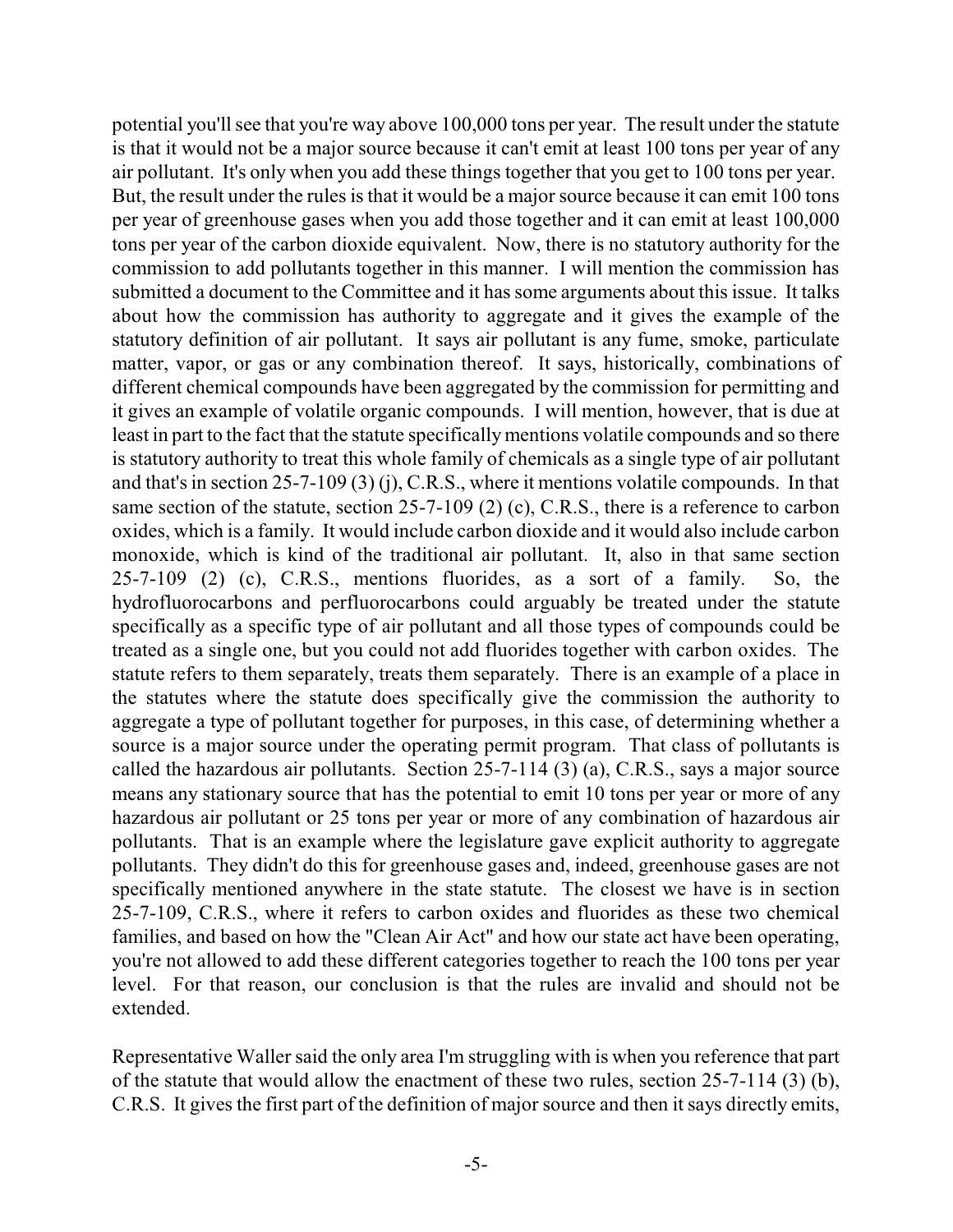or has the potential to emit, 100 tons per year or more of any air pollutant. My issue is it's silent on aggregation, yet in your conclusions in the memo you said they must be counted separately. I don't read that. The statute doesn't say you can't count them in the aggregate, so there's a little bit of a conflict there for me. Mr. Morris said clearly my argument would be easier if it said any single pollutant, but it doesn't say any single pollutant. It says any pollutant, but I think the plain meaning of that is "a" pollutant, not pollutants in total. It doesn't say pollutants, it's singular. The way it's been implemented historically has been any single pollutant unless there's some particular reason to treat a whole chemical familyas one, like volatile organic compounds.

Mr. Morris said that was the first of four issues. That was the tough one. The second issue is kind of the flip side in that the rule is too lenient because it allows a source that does emit at least 100 tons per year of any single pollutant to not get an operating permit because under the rules you have now two standards you have to meet, both the 100 tons per year of any air pollutant and the 100,000 tons per year of carbon dioxide equivalent. I'm going to refer to the second example under Attachment A. This is a source that emits 100 tons per year of carbon dioxide. It meets the 100 tons per year threshold, but its global warming potential is one, so its carbon dioxide equivalent is 100. So, this is a source that emits 100 tons per year, but it doesn't meet the second test that the rules add of the 100,000 tons per year of carbon dioxide equivalent. The result under the statute is that it is a major source and the result under the rules is that it isn't. Here, the rules have too high of a threshold and are too lenient. Rule I.B.25.b. of Part A of Regulation Number 3 says exactly what I just said that the definition of a major source is a stationary source that has the ability to emit 100 tons per year of any pollutant, subject to regulation. That's how they add all of this about the 100,000 tons of carbon dioxide equivalent, by defining what is subject to regulation. That definition is in rule I.B.44. of Part A of Regulation Number 3 and you'll notice that the introductory portion to that rule refers to "any air pollutant", so the way the rules treat greenhouse gases is as an air pollutant, which is significant for a third issue coming up later. This introductory portion describes what subject to regulation means for all these other air pollutants but then says that greenhouse gases shall not be subject to regulation except as specified in other rules and the one that is of interest to us is rule I.B.44.e.(i), which says concerning operating permits, you have to have the potential to emit 100,000 tons per year of carbon dioxide equivalent. The commission again submitted its response. It says the legislature never intended such a pervasive pollutant to be permitted at this threshold. I don't know what the legislature's intent was back in 1973 or 1974, and in all the times it's been amended since then, there's nothing in there about greenhouse gases. I don't know what it intended, but it didn't very clearly say that a major source is a source that has the potential to emit 100 tons per year, and there's no exception in there in case a lot of sources meet this definition and it would be burdensome for them to get permits and it would be hard for the division to issue those permits. None of those exceptions are in there. Our conclusion is that rule I.B.44.e.(i) is contrary to the statute and should not be extended.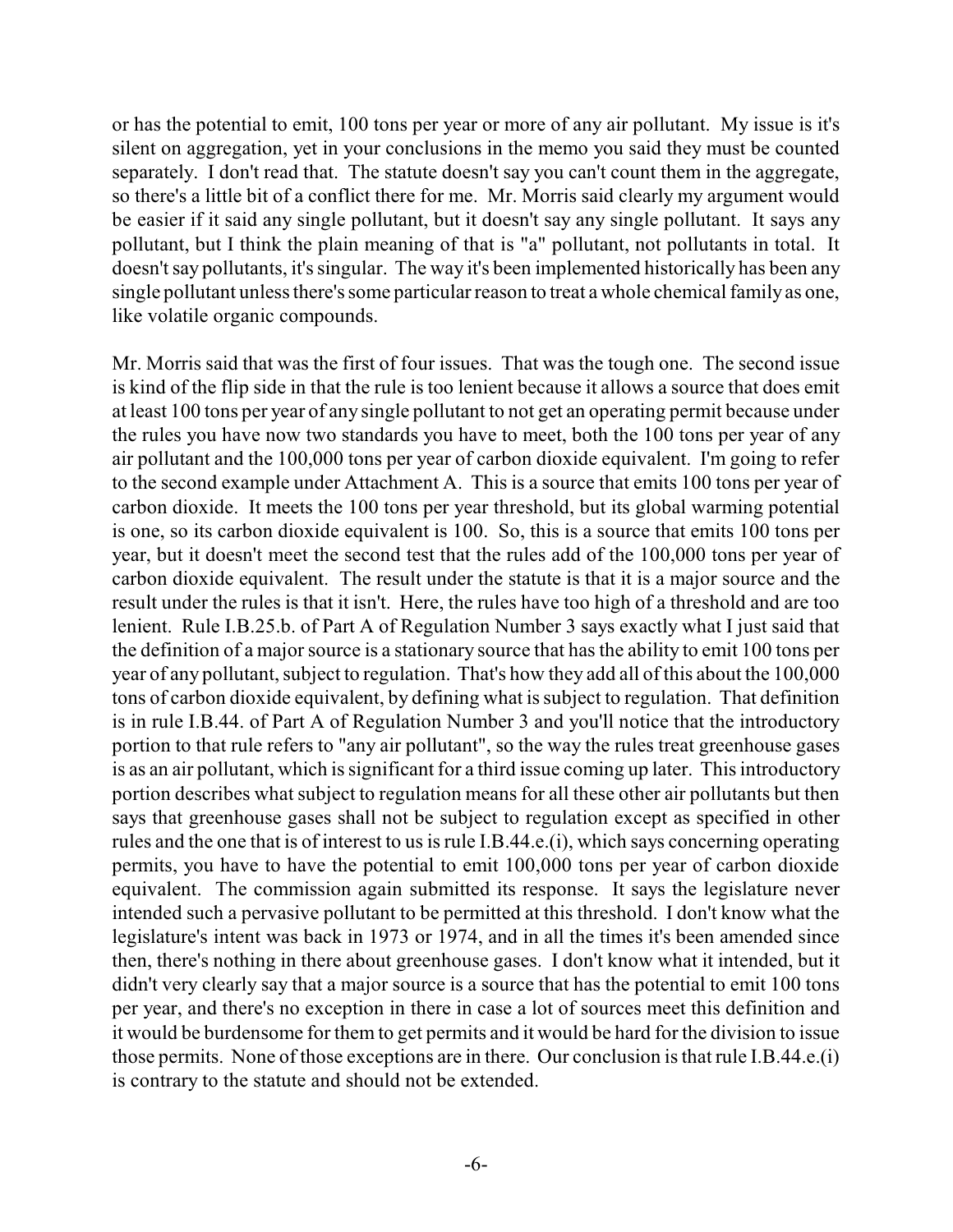Mr. Morris said the third issue is, I think, an oversight by the commission in promulgating the rule and that relates to the definition of an "air pollutant". The statutory definition is set out in section 25-7-103 (1.5), C.R.S., and some of the language is directly quoted from the federal definition of an air pollutant. As I mentioned at the beginning, the U.S. supreme court held that greenhouse gases are an air pollutant under the federal "Clean Air Act" and in the commission's statement of basis and purpose of this rule, they say that the state statute definition mirrors the federal definition. Indeed, as I mentioned before, on the rule that we just talked about, rule I.b.44. it talks about for "any air pollutant" subject to regulation means "this" except for greenhouse gases it means this other thing. The whole rule is based on the premise that greenhouse gases are an air pollutant. If it's not an air pollutant, what is the commission doing regulating it? The whole idea of major source and operating permits is based on the potential to emit air pollutants. Greenhouse gas has to be an air pollutant for any of this to work. Rule I.B.6. of Part A of Regulation Number 3 contains the regulatory definition of air pollutant. Unlike the statutory definition, which is this very broad thing, the regulatory definition specifically lists the types of pollutants that are in fact subject to regulation, but they didn't amend that definition in this rule to add greenhouse gases. I believe that's simply an oversight. I think everything in this rule presumes that greenhouse gases are a pollutant. Therefore, our conclusion is that this particular rule conflicts with the statute and should not be extended. Again, the commission's response talks about this issue. It refers to the state statute that allows the commission to exempt air pollutants and it says that under federal law, greenhouse gas permits are only required for sources that emit 100,000 tons per year. Again, it says the commission has the authority to exclude greenhouse gases less than 100,000 tons per year from the definition of air pollutant, but they didn't do that. They didn't exclude greenhouse gas sources below 100,000 tons per year from the definition. They just didn't include it at all.

Representative Levy asked are you saying that they could have done it had they just invoked the right language and said expressly that we are using this statute to exempt greenhouse gas emissions? It would be okay if they had just intoned the language the statute requires them to intone? Mr. Morris said no, the whole rule is based on the premise that greenhouse gases are an air pollutant. I'm saying their argument just doesn't make sense, it doesn't really follow what they did. The whole thing is based on the premise that greenhouse gases are an air pollutant. That's why we're talking about major sources that have the potential to emit 100 tons per year of air pollutants.

Mr. Morris said the last issue relates to the requirement to pay annual emission fees. That requirement applies to a statutory definition of something called a regulated pollutant. The requirement for that is \$22.90 per year per ton of regulated pollutant. Section 25-7-114.7 (1) (b) (I) (B), C.R.S., lays out the definition of what a regulated pollutant is and it says that it means each pollutant regulated under section 25-7-109, C.R.S. By regulating these pollutants, actually the commission is regulating greenhouse gases under section 25-7-109, C.R.S. The rules show that greenhouse gases are in fact regulated pollutants. Rule VI.C.1.e.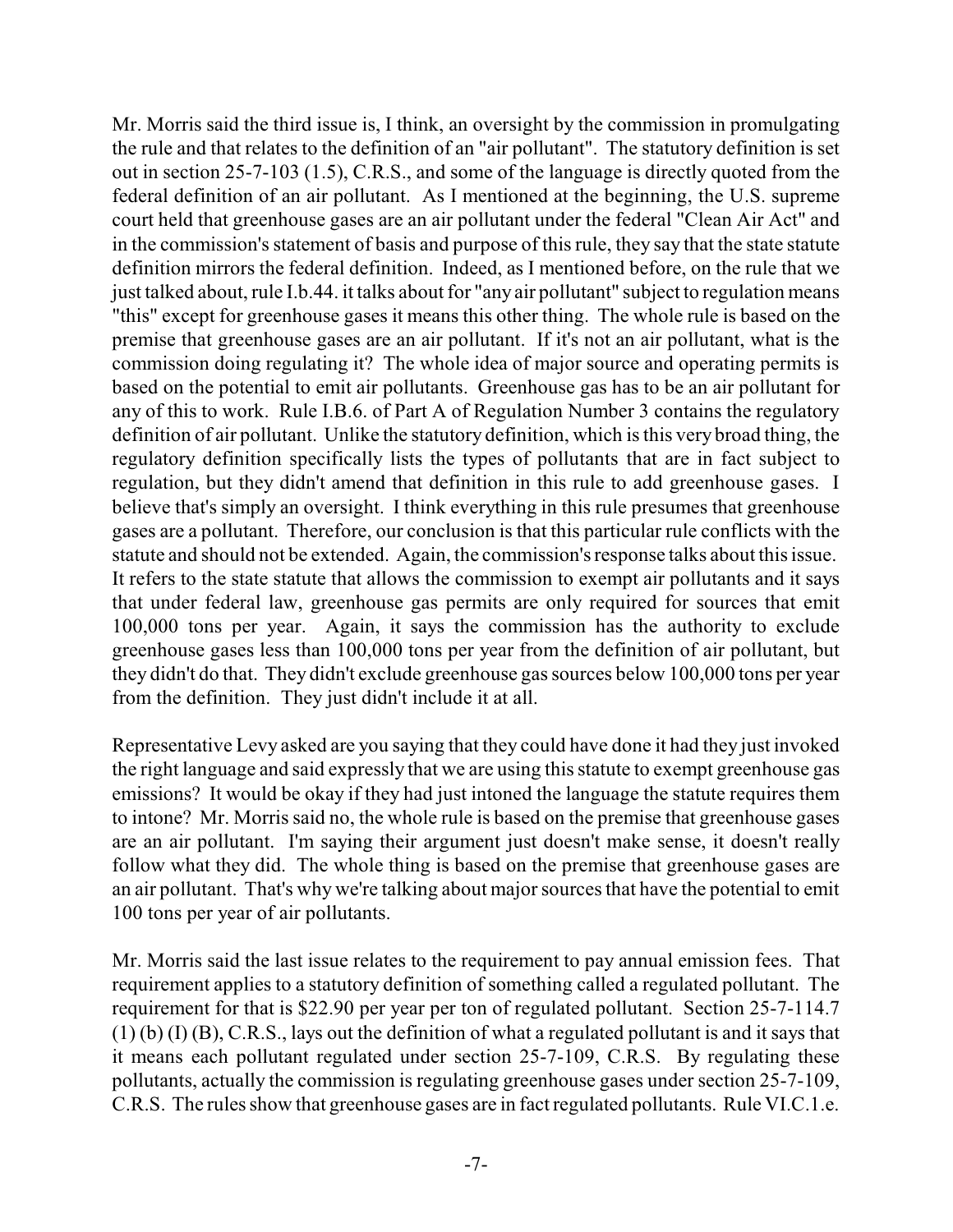of Part A of Regulation Number 3 says that regulated air pollutant means each pollutant regulated under section 25-7-109, C.R.S., except greenhouse gases. The commission treats greenhouse gases as a pollutant regulated under section 25-7-109, C.R.S., but provides an exception. If you look at the statutory definition, there's no authority for the commission to exempt certain types of pollutants from the definition of regulatory pollutant. Section 25-7-114.7 (1) (b) (II), C.R.S., provides a statutory exception and it says that regulated pollutants for purposes of assessing fees shall not include fugitive dust, but there's nothing there that gives the commission the authority to do an analogous exemption. There's also a provision in section 25-7-114.7, C.R.S., that allows the commission to exempt sources of pollutants from the requirement to pay these annual fees. That ties into the commission's response that says the commission shall designate by rule those classes of sources of air pollutants that are exempt and then asserts that the commission exempted greenhouse emission sources from the requirement. But it didn't exempt sources; it exempted the gas itself. If you look at the rules, there is an exemption for all those sources that don't have to file what's called an air pollutant emission notice and there is a long list of sources, such as fireplaces, air conditioners, safety flares, and agricultural operations. What the commission has done is exempt a pollutant, and there is no statutory authority to exempt a pollutant by rule and therefore, we believe that rules VI.C.1.e. and VI.D.1. conflict with the statute and should not be extended. That is the end unless there are questions.

**11:32 a.m.** -- Garry Kaufman, Acting Administrator, Air Quality Control Commission, testified before the Committee. He said one of the fundamental rules of statutory interpretation is that statutory provisions must be read as a whole. That rule is absolutely essential today. What Mr. Morris has advocated and what he's presented is that the commission has no authority to adopt a greenhouse gas permitting threshold through the Title V program at 100,000 tons per year, but instead is required by the statute to adopt a threshold at 100 tons per year. In support of this he cited the definition of "major source" and within that narrow context, he makes a very good point. However, within the context of the statute as a whole, it is apparent that what the commission did was not only within its authority but was actually required by what you, the legislature, had directed us to do, and to adopt the threshold that Mr. Morris advocates would be in direct violation of our authority under the statute. To understand why the commission's rules were proper and within its authority, I think we need to understand a little bit about how air pollution law works and recognize that it's a joint effort between the federal government and the state government. Under the federal "Clean Air Act" and EPA regulations promulgated under that act, states are required to establish air quality programs to help ensure compliance with national air quality standards. While states are afforded flexibility in adopting certain strategies to achieve this goal, there are certain minimum requirements that states must provide for under the federal law. The Title V operating permit program is one of those requirements. The Title V operating permit programwas established under the 1990 amendments to the federal "Clean Air Act" and pursuant to those amendments, the act stated that the EPA was required to adopt regulations establishing the minimum elements of an operating permit program.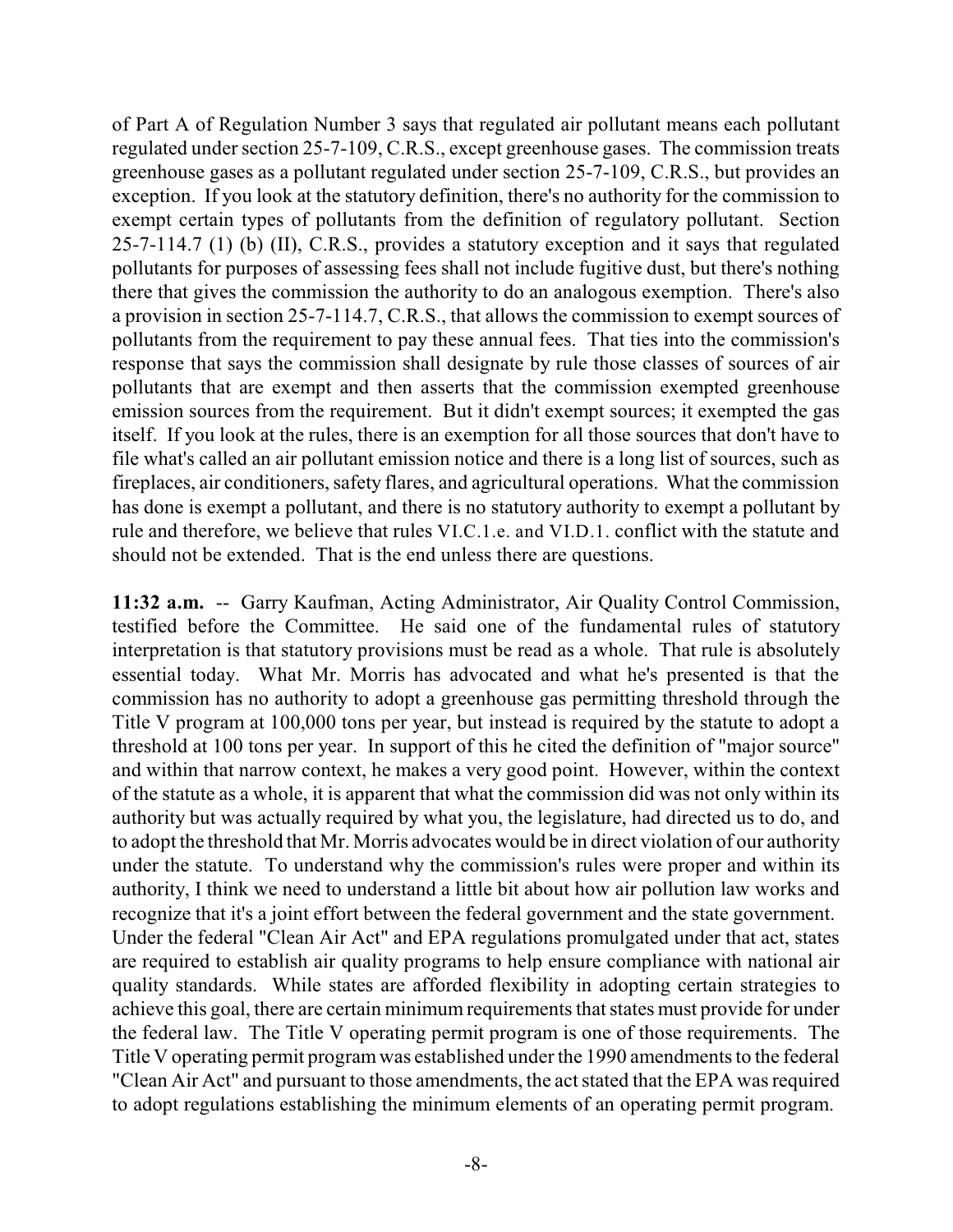The 1990 amendments go on to say that states are required to develop operating permit programs that comply with the requirements of the "Clean Air Act", including specifically those regulations adopted by the EPA. In meeting the requirements of the federal law, in 1992,theGeneralAssemblyauthorized and directed the commission to promulgate rules and regulations as are necessary to implement the minimum elements of a permit program provided in Title V of the federal act. That's at section 25-7-105 (12), C.R.S. Ever since then, the commission has done just that, following this directly to the letter of the law, adopting regulatory revisions to address changes in the federal requirements that meet those requirements but do not add to or go beyond those requirements. In other words, we've done just what you told us to do, adopt those things that you are required to adopt, but adopt no more. I want to be very clear on this point: When we talk about the commission adopting the greenhouse gas requirement, there's only one reason we adopted that. Not because we felt it was good policy, not because we were going out to address a particular problem that we identified, but because, and only because, the federal government required us to adopt these regulations. We prettymuch adopted them verbatim, but within our statutory scheme. We didn't change the provisions, we did not make them more stringent, we did not make them less stringent, we did just as we've always done, what was required under federal law, no more no less. Ultimately any statutory provision means what the legislature passing the statute wanted it to mean. To accept the interpretation of staff would mean the General Assemblyintended the commission to adopt a permitting threshold for greenhouse gases that was 1,000 times more stringent than required under federal law. It would mean that the General Assembly intended that the commission was required to pass regulations that increase the number of Title V permitting sources from less than 100 per year to over 33,000. It would mean that the General Assembly intended that we make tiny sources of air pollution and treat them as major sources of air pollution. To give you a little perspective on this, what's a 100 ton per year greenhouse gas emitter? That would include a 20 horsepower diesel engine or it would include a .2 million BTU fuel burning device such as a furnace or boiler. To get some perspective on that, a typical fuel burning device in a house furnace is between .07 and .11 MMBTU and a boiler is about .05 MMBTU. Just a typical household alone would be about a 75 ton per year greenhouse gas emitter. If you have a larger house, if you have a couple furnaces, if you have a large furnace, you would then under the definition Mr. Morris is advocating, be a major source under our program. That would mean sources such as my child's elementary school, the state capitol, and virtually every office building downtown would now be major sources that would have to get the most complex permit that we require.

Mr. Kaufman said I'll speak very briefly regarding the fee provisions because to adopt the interpretation that Mr. Morris has advocated, that would mean that the commission and department are required, not allowed, to collect hundreds of millions if not billions of dollars in new fees every year. This is not the intent of this statute and we don't believe that's right. Mr. Allison is going to go through some of the statutory provisions in more detail and explain why the statute specifically provides some of the flexibility that we believe it does.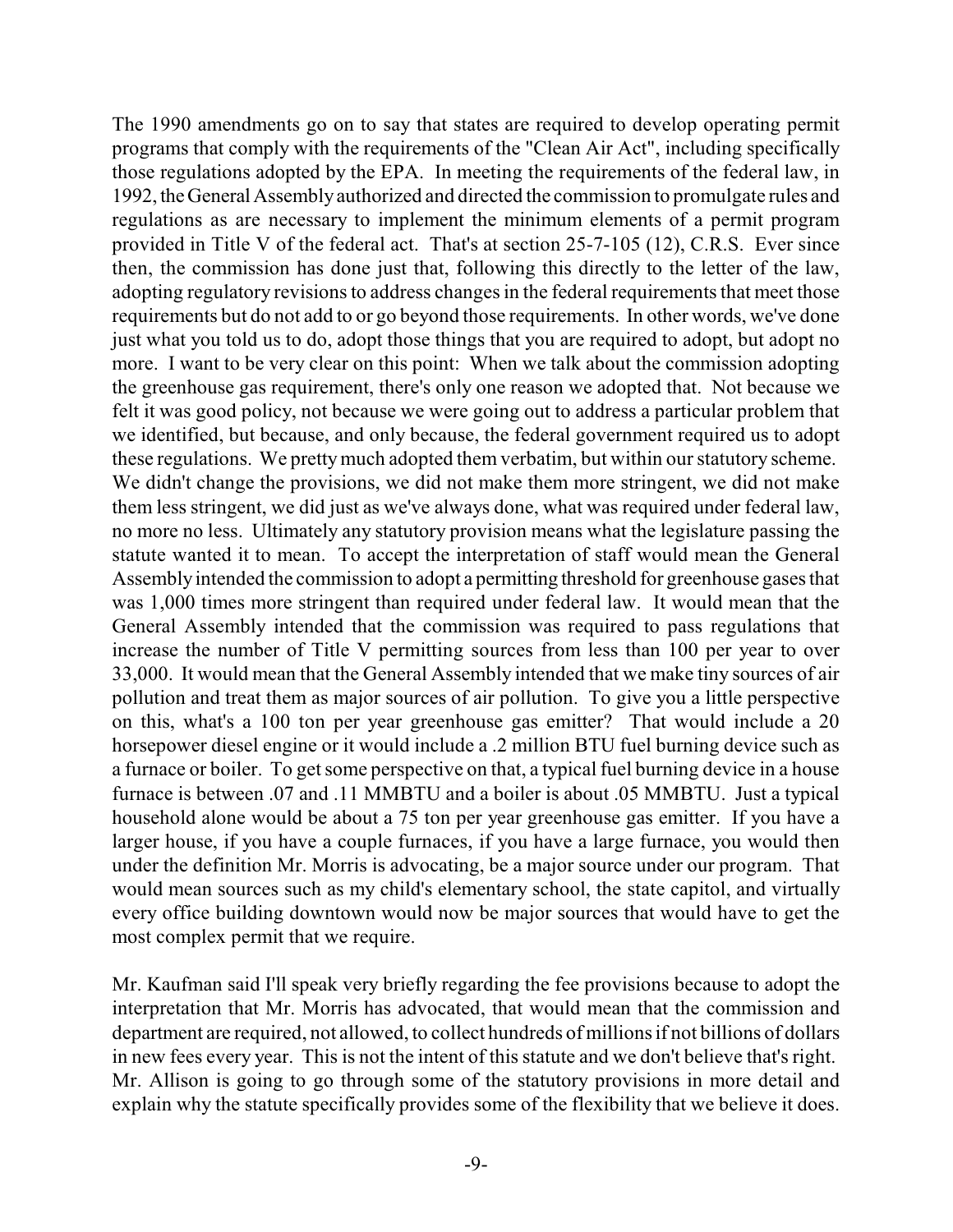**11:38 a.m.** -- Will Allison, Attorney General's Office, testified before the Committee. He said I represent the department in matters with respect to air pollution law. Although we obviously disagree with the recommendations of staff, we do appreciate their perspective and their careful consideration of what are admittedly some novel and rather complicated issues. We understand how they arrived at some of their conclusions. In fact, they reflect some of the debates and discussions and litigation that are going on at the federal level with respect to the EPA's tailoring rule. Nonetheless, as it stands, under federal law, the EPA currently regulates greenhouse gases at the 100,000 tons per year threshold and the commission promulgated regulations that mirror the federal program, consistent with both state and federal law. As Mr. Morris properly pointed out, although the policy issues surrounding this are quite significant, the intent of this hearing is fairly narrow, and that is to determine whether the commission's rules were promulgated consistent with their statutory authority. As part of that analysis, as Mr. Kaufman pointed out, it's important to look at the statute as a whole. When that's done, we believe that the clear intent of the legislature is that Colorado implement a Title V permitting program that's consistent with the federal program. The legislature gave the commission broad and explicit authority to promulgate regulations in order to remain consistent with the federal program. I'd like to quickly touch upon three statutory provisions that I think are important and talk about the commission's authority. All of these are under article 7 of title 25, C.R.S., of the Colorado air pollution control act. Under section 25-7-106 (1), C.R.S., the commission has maximum flexibility to develop an effective air quality control program and may promulgate such combination of regulations as may be necessary or desirable to carry out that program, including classifying and defining different degrees or types of air pollution. Under section 25-7-105 (12), C.R.S., the legislature has provided that the commission shall promulgate rules and regulations as are necessary to implement the minimum elements of the federal Title V permit program. Under section 25-7-114.3 (4) (a), C.R.S., of that same act, the legislature has provided that the operating permits and requirements for permit applications in Colorado shall be consistent with Title V of the federal act. Because Colorado's permitting program must be consistent with the federal program, the commission's adoption of rules to ensure consistency is appropriate. Under the federal Title V program as of today, greenhouse gases are onlyregulated when theytriggerthese higher thresholds, andColorado amended its thresholds to be consistent with the federal program. Conversely, if Colorado were somehow required to permit sources at emission levels 1,000 times lower than the federal program, I believe that would be inconsistent with the federal program. Accordingly, reading simply one statutory definition, in this case the definition of major source and its reference to 100 tons per year, in a vacuum and literally without any reference or consideration of the context of the other sections of that same act in my opinion leads to a result that would contradict the legislative intent for the commission to establish and maintain a program that's consistent with the federal program. That's not to say that at times Colorado cannot be more stringent than the federal government, but when the commission wants to promulgate regulations that are more stringent than the federal program, our state act sets forth a specific process for doing that under section 25-7-110.5 (5), C.R.S.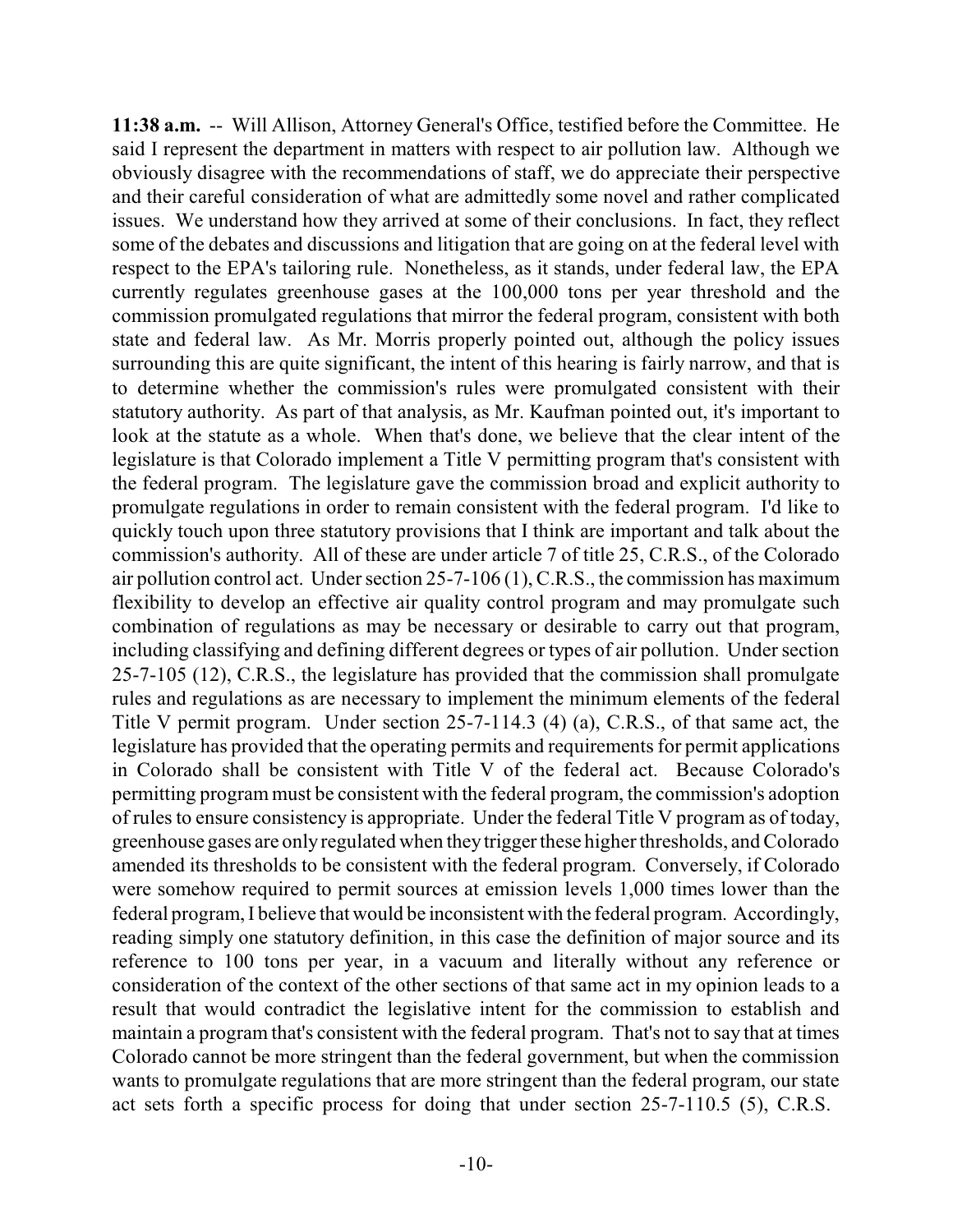Essentially, if the commission is going to adopt any rule that is more stringent than or differs from the federal act, it first has to jump through various hoops and make 12 separate and distinct findings about why more stringent rules are appropriate and necessary from a state regulatory perspective. It's a condition precedent to Colorado being more stringent than the feds and it requires affirmative action on behalf of the commission. Here, conversely, what staff is advocating is a result whereby Colorado would be significantly more stringent than the feds without the commission having done anything, and that is directly at odds with the process the legislature set up for when Colorado wants to be more stringent. The second statutory provision that's on-point with respect to stringency is section 25-7-105.1, C.R.S. That deals with federal enforceability and it says when Colorado decides to be more stringent than the feds, that's going to be a state-only program and it's not going to be federally enforceable. As Mr. Kaufman was talking about, certain programs have dual regulations where both the state and the federal government have authority. Title V permits are one of those things. They're federally enforceable once approved by the federal government. In this context, all of the regulations at issue that staff takes exception to are part of what's called our state implementation plan. They would become federally enforceable. If indeed we were to have definitions that are more stringent than the federal government, by state law those definitions would not be allowed to be in the state implementation plan and federally enforceable.

Mr. Allison said Mr. Morris walked through each of the rules that staff recommends not be extended. I'd like to also touch upon each of those rules briefly and explain why we believe promulgation of each one of those rules was within the commission's statutory authority. There are seven different rules. To summarize, five of those are definitions, four of which are identical to the federal program and which were adopted in October, and two of them relate to the fee issues that you heard testimony about. First, staff objects to the regulatory definition of "air pollutant". They say it conflicts with the statutory definition and shouldn't be extended. This is somewhat of a curious issue in that this definition was not amended in October of 2010. The commission did not address or amend this definition, so we're not quite sure why it's being recommended that it shouldn't be extended. Nonetheless, I do agree that the definition, particularly the statutory definition of air pollutant, is relevant when looking at the statutory scheme as a whole and trying to understand what it is that the legislature has intended with respect to the regulation of air pollutants. The definition in the statute under section 25-7-103 (1.5), C.R.S., specifically says that air pollutant does not include any emission exempted by the commission consistent with the federal act. Again, it's relevant in that it goes to this overarching theme of consistency, and it grants the commission broad authority to define air pollutant in a certain way, so long as that's consistent with the federal act. So long as it's regulating air pollutants consistent with the federal act, that's the legislative intent. The legislature recognized that there might be instances where in fact the EPA makes changes to the way that it regulates certain air pollutants and it gave the commission the authority to make conforming changes to state regulations in order to maintain consistency with the federal program. Here, in order to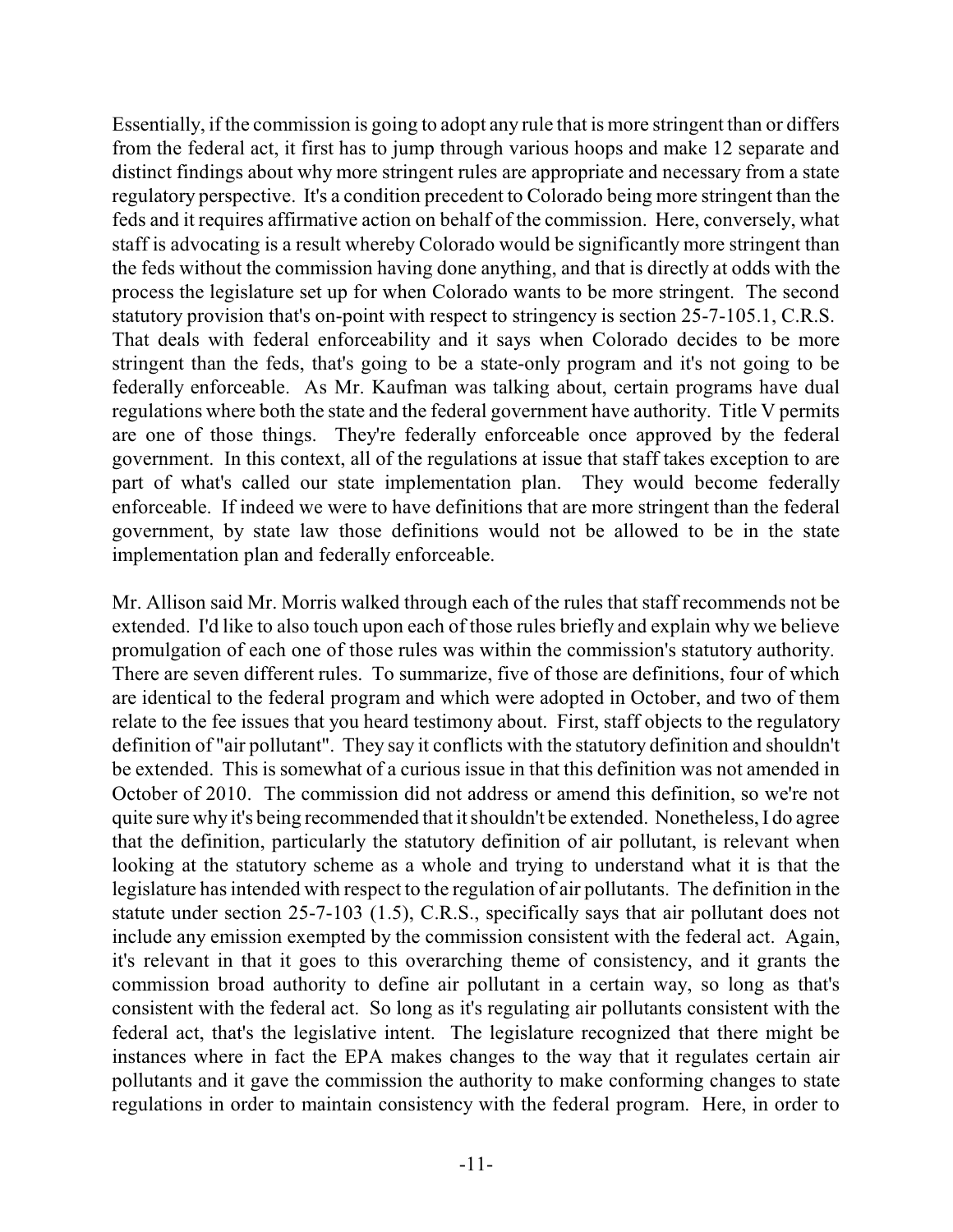maintain that consistency, the commission did not, as has been testified to earlier, amend the definition of air pollutant, but rather, consistent with the federal government, it went about it by adopting a regulation for what's called "subject to regulation" and defining what pollutants are subject to regulation. That is consistent with the EPA's approach, it's identical to what the EPA did, and the EPA makes clear in its tailoring rule that its regulatory changes reflect their long-standing interpretation that the "Clean Air Act", including Title V permits, are only triggered by those pollutants that are "subject to regulation". One can agree or disagree with the EPA's approach and interpretation, and, in fact, that's all unfolding as we speak in litigation at the federal level, which is going to take some time to play itself out, but as we sit here today, the EPA's interpretation of its own act is that it has the authority to do this, that its Title V program only triggers at the higher thresholds. It has required states to adopt similar provisions and Colorado's recently adopted rules are entirely consistent with the federal program as it exists today.

Mr. Allison said as you heard, staff objects to four different definitions, all for the same reason, which is essentially that each one of those definitions aggregates greenhouse gases, and these definitions are "greenhouse gases", "carbon dioxide", and "carbon dioxide equivalent" and then a definition that includes an equation of how one arrives at what a carbon dioxide equivalent is. Again, each one of these definitions is identical to that which the federal government has promulgated pursuant to the tailoring rule and, thus, they are entirely consistent with the definitions adopted by the EPA as part of the federal program. The objection, apparently, is that the definition under state law refers to any pollutant, singular, but the exact same definition also expressly provides that it includes any pollutant or any combination thereof and it's unclear to me under staff's interpretation what meaning a combination has. It appears to have no meaning, but clearly "combination" refers to more than one pollutant. The express language of state law is that an air pollutant can include any pollutant, singular, or combination, plural, thereof. In its tailoring rule, the EPA explains at some length why it is aggregating and adding all these greenhouse gases together and why they think that's appropriate. I'm not going to go into all that today, but the point is essentially the same, namely, that the EPA's interpretation of its own act is that it has authority to do this, it's done it, and it now requires states to do it. The state of Colorado, similar to other states across the nation, has done exactly that and has adopted rules that are consistent with the federal program in keeping with the legislative intent.

Mr. Allison said finally, staff objects to two regulations that deal with emission fees for greenhouse gases. This is essentially a state issue, meaning in its tailoring rule and other documents, the EPA doesn't take a formal position on whether this needs to be done. It leaves it to the states to determine if and how they want to charge fees for greenhouse gases. Staff concludes that the commission has no discretion whatsoever to exempt fees for greenhouse gases and they cite section 25-7-114.7, C.R.S., of the state act for that proposition. However, that section provides that the commission shall designate by rule those classes of sources of air pollution that are exempt from the requirement to pay an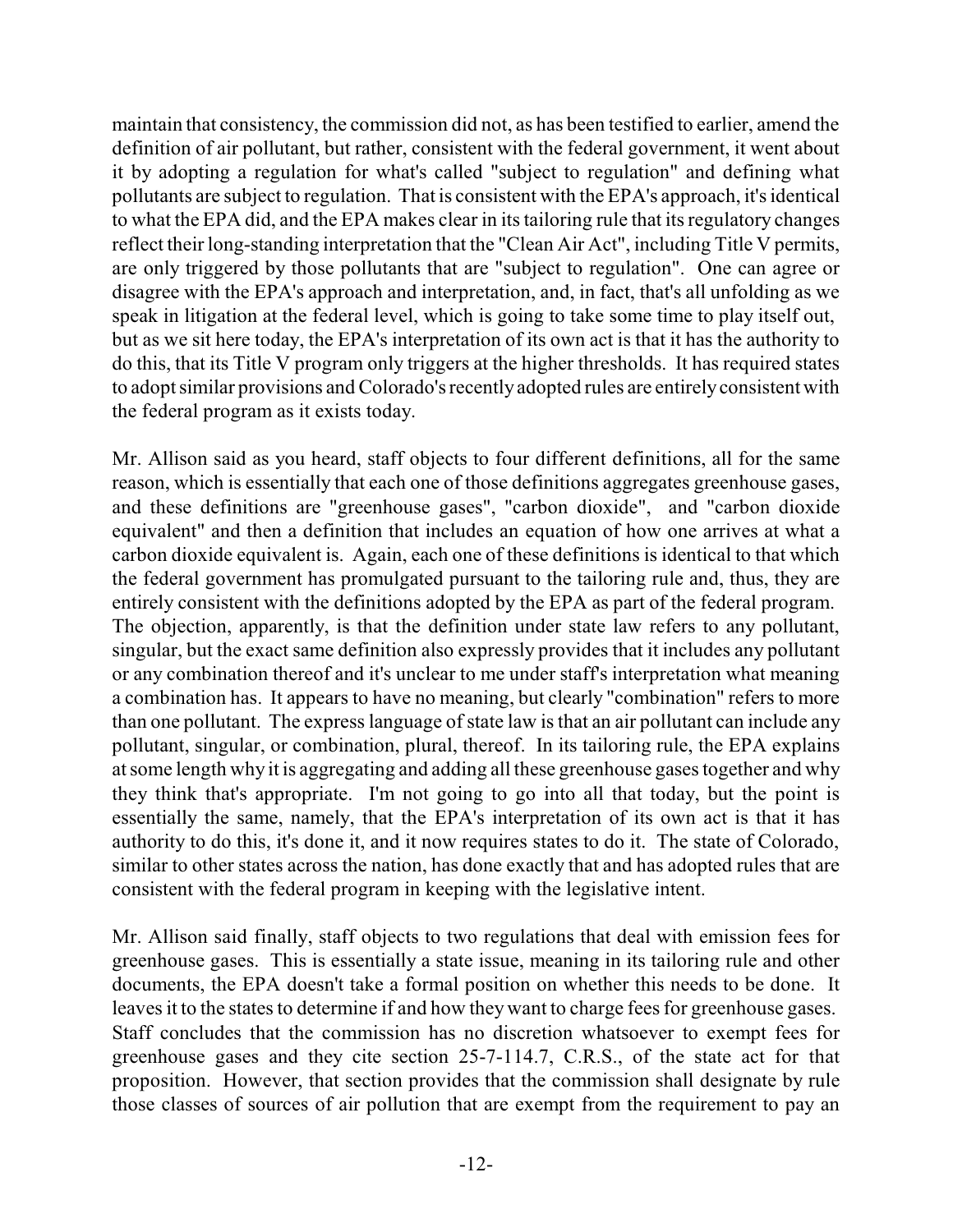annual emission fee. That's what the commission did here. They exempted, by rule, the class of greenhouse gas emitters as sources that need to pay the emissions fee. Perhaps the language could have been better or they could have used the word classes or sources, but the intent obviously was to exempt, for now, these types of emitters from the need to pay emissions fees. You heard, on top of the legal arguments, some of the policy arguments on why that was appropriate. In fact, to adopt staff's recommendation could essentially render that commission discretion meaningless. Again, they exempted a type of emitter from the need to pay fees and if they don't have any discretion to do that, I question what the statutory provision would even mean. In conclusion, we believe that the commission's promulgation of these rules was within the commission's statutory authority, we believe that the adoption of these rules was appropriate in order to maintain consistency with the federal act and we would respectfully request that this Committee vote to extend those rules.

Senator Carroll said I think this is one of the more complicated rule reviews we've had. Each of these rules I understand has a slightly different analysis, but it looks to me like there is a permanent structural catch-22. I think the staff has the stronger plain meaning explanation of the two and I think your explanation of the likely intent, result, and directive, if not ability, to actually stay consistent with the feds is very compelling. The structural catch-22 I see is that while you're given broad rule-making authority, broad rule-making authority can never really exceed the plain language of a statute. At the same time, you may be directed to stay consistent with the feds and what's missing in that loop is that we don't update our state statute to give you plain language cover while you're also in the process of meeting your other directives to stay consistent with the federal government. We have a permanent structural statutory problem. Our statute is ambiguous at best and I see a lose-lose situation where you either are out of compliance with mirroring the federal program or you're beyond the plain language of the state statute. It seems like the cleanest way would be to clean up the state statute to remove that tension. Let me ask for your feedback on that. Do you think there are some plain language changes we could make to the state statute in these areas that would reduce some of that tension? Mr. Kaufman said I think you're correct to identify that there is a conflict between the two types of provisions. I do think that the conflict, for the purposes of this proceeding right here, can be reconciled in that the overriding concern and directive of the legislature to the commission is that we be consistent with the federal act and that the 100 tons per year provision, consistent with that, tells the commission not to go beyond that, not to regulate, for example, at 50 tons per year. I think they can be reconciled for purposes of this. I understand your point that perhaps the statute is a little unclear and it may at some point in the future make sense to clean that up and I think there's ways to do that by adding some flexibility on the 100 tons per year. I don't think it's necessary to reach the conclusion here that we weren't authorized because I think that we truthfully were, it's just that the statute could be made a little better and a little more clear.

Senator Carroll said I think there were several citations given about rule-making authority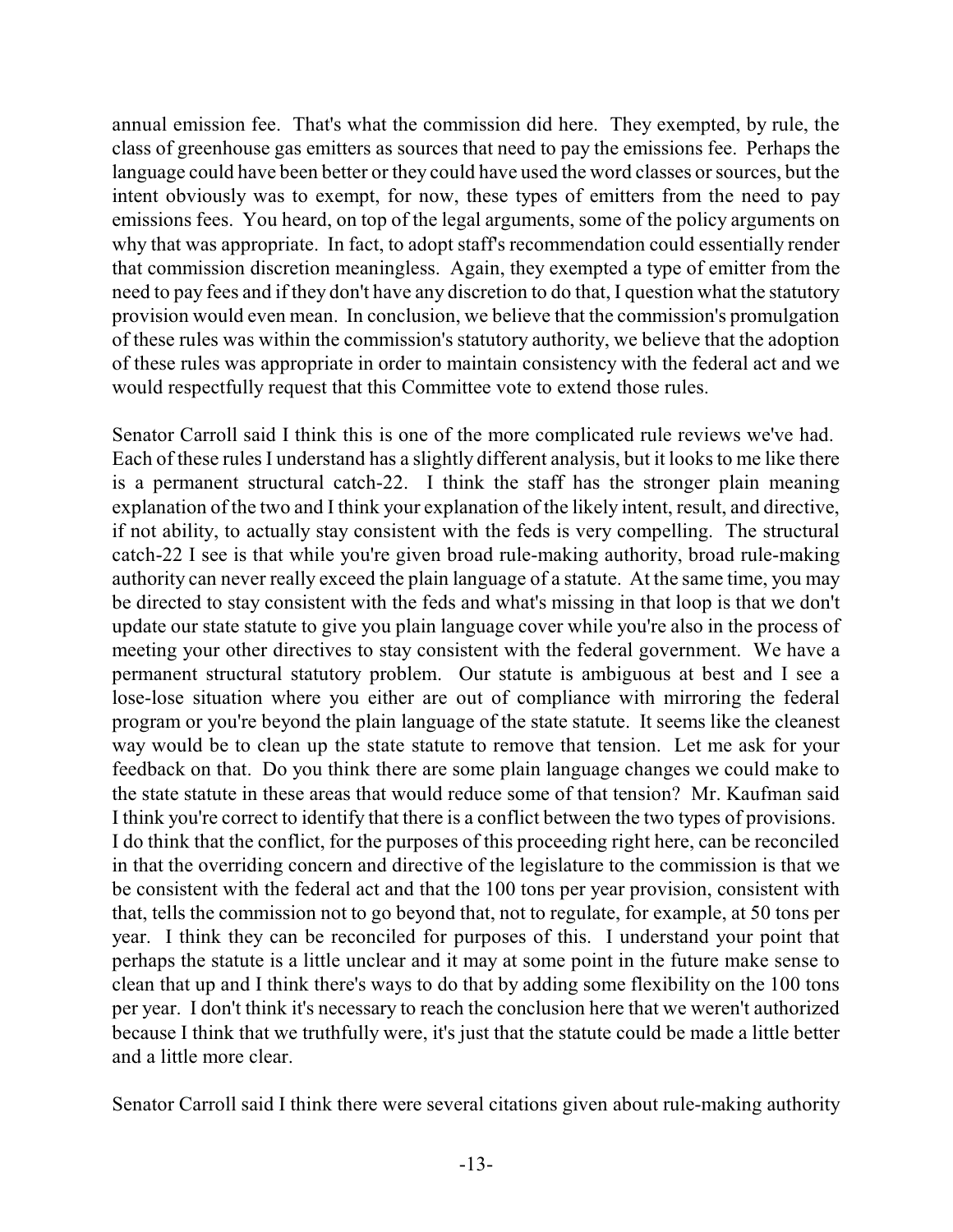and broad rule-making authority, but even the broadest rule-making authority doesn't give you license to conflict or exceed the plain language of the state statute. Let's just say you have authority to do that, but is there a conflict between what was ultimately done and the plain language of the statute? I think a very good legal background was given of a variety of different places of broad authority. None of those broad exercises of authority, however, give an exemption to a plain language conflict in excess of what's there. I think there's some policythings here that are terriblyimportant and, frankly, dysfunctional, iftheyaren't figured out here very quickly, so it's really hard to hear this in a policy kind of way. Does this simply exceed the scope or are we trying to do something that makes some sense here? Let's concede you have broad rule-making authority, but why is it that, for example, when you just look at two definitions, there are pieces missing from the rule that are plain language present in the statute? Where do you think you get that authority from and if we have conflicting directives, which I think is a given here, shouldn't we by statute figure out some order of what trumps what so we don't keep having this issue? Mr. Allison said very good questions. When I started my comments I mentioned that some of the debate and concerns reflect debates and concerns that are ongoing at the federal level. I think that's really a reflection of your questions. For example, at the federal level, there are parties challenging the EPA's actions and saying you have a flaw with the "Clean Air Act", Congress needs to amend the "Clean Air Act", and the EPA should not have promulgated the tailoring rule absent amendments to the "Clean Air Act". That's litigation that is ongoing and it will be for some time. Arguably, to adopt staff's interpretation would presuppose that the challengers to the EPA's action are going to win that litigation. I don't know that we should be presupposing the end result of that litigation. I think where we are is that federal law as it exists today sets forth that this is the program. Remember, where do we get our authority? Of course the commission gets its authority from the state legislature, but the state gets its authority from the federal government. This is a delegated program. The "Clean Air Act" is a federal program and the feds then delegate whatever authority exists therein to the states. For example, they have delegated to the state a Title V program. On top of that layer, you have this notion that we need to be consistent with the feds and that's all we're trying to do. There are legitimate questions about are the feds out to lunch, have they made a mistake, have they overreached? But, from my perspective, and this is a mix of law and policy, legally we need to be consistent so we should be consistent, then, as a matter of policy, there's a question of why would Colorado want to get out ahead of where the feds are right now on these types of issues and does it make more sense to be consistent and see how the federal program plays out, and if changes are made to make corresponding changes to the state act. That's, frankly, consistent with what happens with a lot of these air pollution laws. It's a very common practice that the federal government will promulgate the federal program with respect to a certain constituent, they'll get sued by environmentalists for allegedly not going far enough, they'll get sued by industry for allegedly going too far, but the state, in the interim, must adopt programs that are consistent with that federal program. If the litigation changes that program, the feds and, by extension, the states recalibrate accordingly.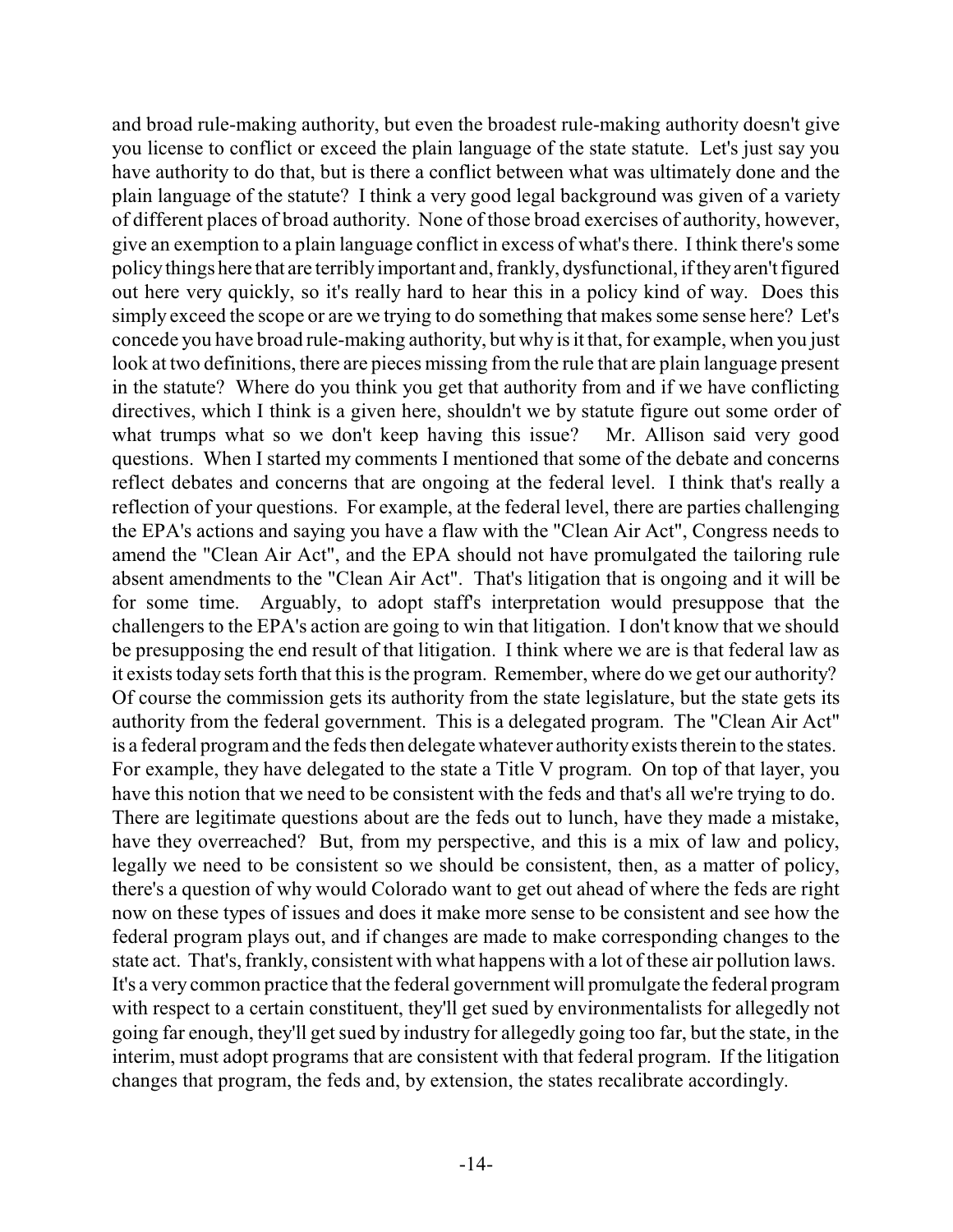Representative Levy said I think we're all struggling with the same issue here, but I think I heard you say something very different and your analysis is very different from Mr. Morris' analysis. I heard you essentially say that our authority is derived from Title V of the federal "Clean Air Act" and then you cited the statutory authority that allows our rules to be consistent with the "Clean Air Act", and you're saying for better or worse, right now the interpretation of the "Clean Air Act" as embodied in the EPA rules is that you can do 100,000 tons per year. Mr. Morris was looking only to state statute for this authority. I guess I'm wondering when is the commission allowed, permitted, or required just to adhere to state law and when is it allowed, permitted, or required to follow federal law? Is that where some of the disagreement comes from? Mr. Allison said the state can differ. State law is clear that we can be different than the feds and we can be more stringent than the feds, if, as a matter of state law and policy, the commission decides that's appropriate. But when that happens, the legislature set up a very specific process for what it expects to happen when the state wants to regulate something more stringently than the federal government. This is the 12 separate findings that I talked about. Of course, no such process occurred here. You would be more stringent through no action whatsoever. The second point is that when we are more stringent, the legislature has made clear that we reserve that type of regulation to ourselves as a state-only program. We don't want the federal government meddling in those programs that we have elected to go beyond the federal requirements. In terms of what we make federally enforceable, as a matter of state law, it's going to be the bare minimum, only that which is required by the federal act. Again, the EPA, rightly or wrongly, has instructed all the states that they are now required to regulate greenhouse gases and they expect states to do that at these levels.

Mr. Kaufman said if I could add that in the context of the Title V program, which is by definition required to be federally enforceable and part of the federal scheme, too, we don't really have that flexibility to go beyond what they were doing. I think your question addresses the seeming conflict between that very clear statutory directive that we be no more stringent than what's required under federal law and this definition of 100 tons per year. It is certainly a conflict, but as Mr. Allison pointed out, there was some flexibility that the General Assembly provided the commission in terms of the definition of air pollutant. It's 100 tons of any air pollutant. The definition of air pollutant gives the commission very broad authority, though not unlimited, to exempt out certain pollutants from that definition, which is, in effect, what's happened in this case for greenhouse gases that are below 100,000 tons. When I say the authority is not unlimited, it's checked by the fact that the commission can exempt out those pollutants as long as it's consistent with the federal act, which, again is what we've done.

Representative Gardner said Senator Carroll has juxtaposed in her questions that there was a very clear piece of statutory language that you had basically said there's a comprehensive rule structure that would overtake that. Do you concede that the rules are in conflict with some very clear statutory language? The reason I ask the question is it seems to me that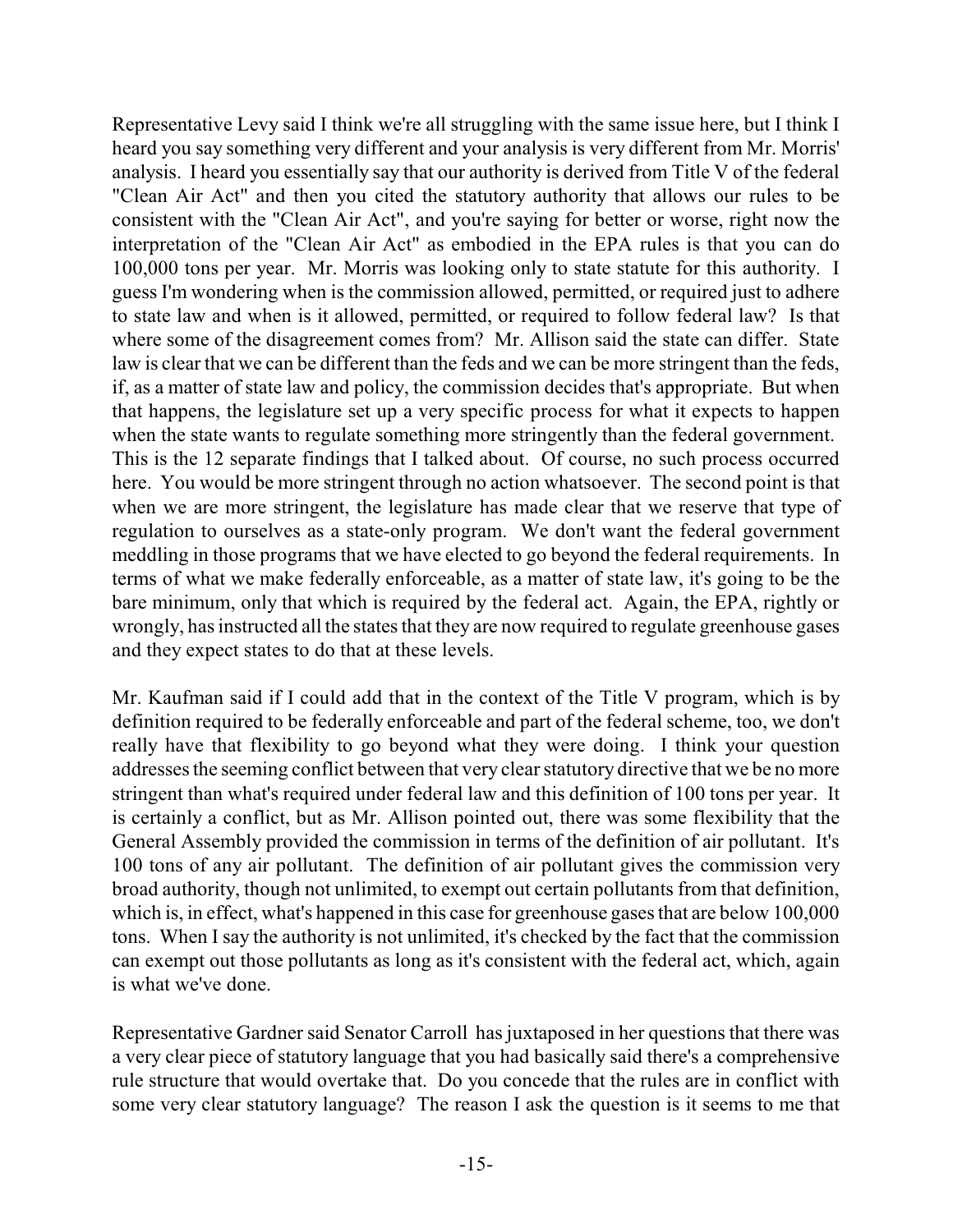nothing could be less clear than some of the statutory provisions. Are you conceding there's clear statutory language here that you are then resorting to the larger regulatory scheme to sort of supercede or overtake? Mr. Allison said no, we're not conceding. We would concede that what the EPA has done is a novel approach, it's a unique approach that raises legitimate questions, but again regulations are meant to interpret and implement statutes and the EPA has promulgated a regulation, the tailoring rule, that it believes implements and interprets the existing "Clean Air Act". The commission followed the same procedures and we don't concede that there is an explicit conflict between the regulations and statute.

Mr. Kaufman said if I could add to that, I think what's clear is that we are supposed to be consistent with the federal act. I think what's unclear is whether this 100 tons per year definition was ever intended to apply to greenhouse gases. When this came into effect, greenhouse gases weren't on anybody's mind other than maybe a few scientists that we have never heard of. It's now obviously a very charged issue, but I don't think that back in 1992 when that definition was put in it was put in with the intent that it apply to this provision. Again, it does seem to fit. I think we all recognize it wasn't probably meant to do that and possibly in the future that might be able to be cleaned up, but I don't think that implicates our authority and our directive to do what we did, which was to follow the federal law and be consistent with the federal act.

Senator Carroll said overall, and this is really for the department, I think what we really need to do is be consistent both with the state act and the federal act. We're probably going to need some statutory direction, beyond something that this Committee does, about how we do that, because we're not really permitted to comply with the federal act at the expense of selective compliance with the plain letter of the state act, nor are we free to comply with the plain letter of the state act and ignore the federal act. I think your department is uniquely in a position to know where those tensions are and figure out what would give us some clearer guidance on that.

Senator Schwartz said I would just like to remark that I think that the commission has really tried to straddle both these directives and I think they have served the state to some extent. We have a conflict here but I don't think that there was any intent on the part of the commission or department to circumvent the state statute.

**12:11 p.m.** -- Jennifer Biever, Colorado Association of Commerce and Industry (CACI), Air Quality Committee, testified before the Committee. She said as many of you know, CACI is a private, nonprofit trade association that was formed in 1965 when the Colorado chamber of commerce and the Colorado manufacturer's association merged. CACI's members employ over 200,000 Coloradans in the private sector workforce and include 40 local chambers of commerce with over 20,000 Coloradan companies with over 8,000 employees. CACI's energy and environmental council maintains several energy and environmental committees with the purpose of reviewing legislative and regulatory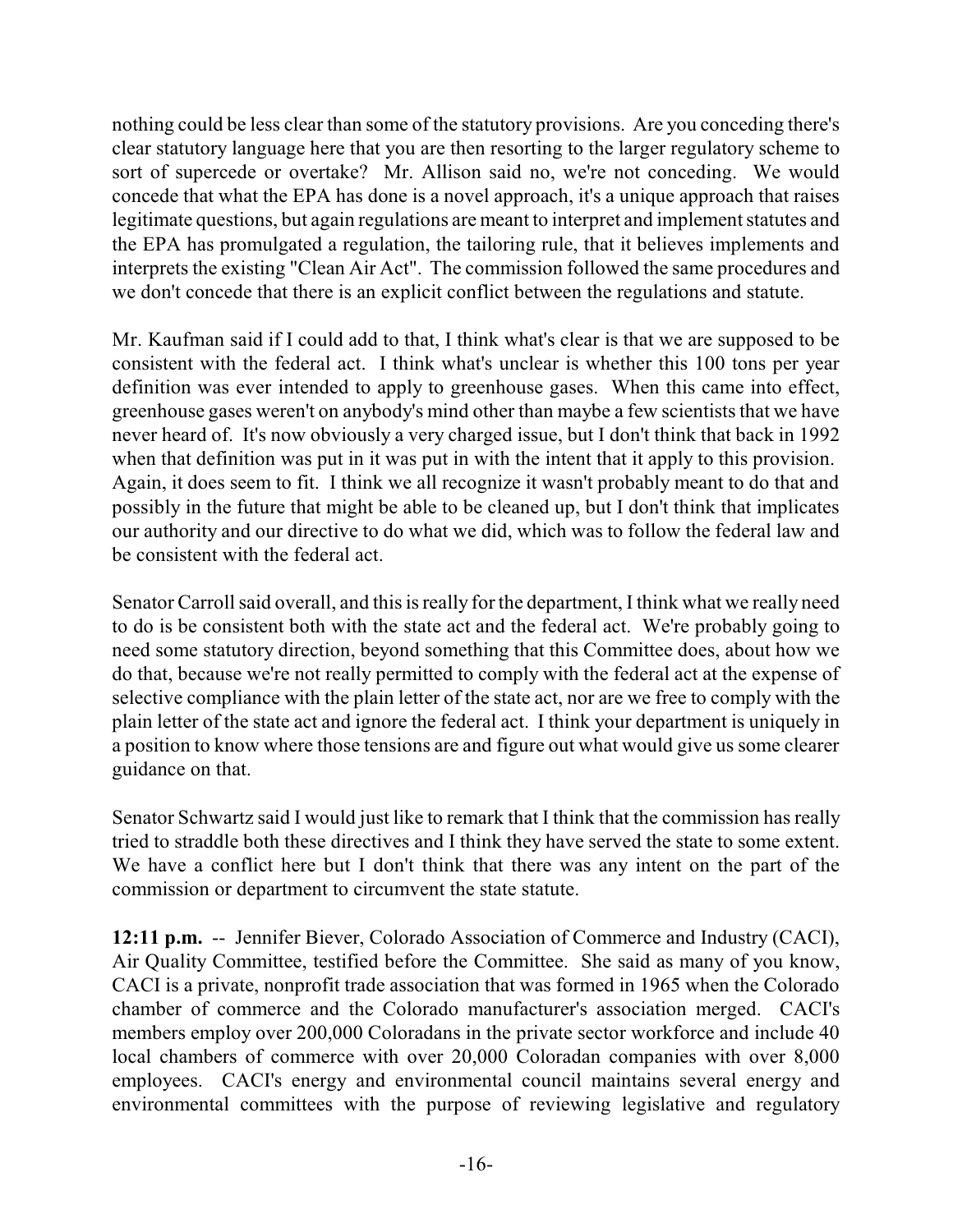proposals such as this one, often ones of potential concern to CACI members. The air quality committee has looked at this issue in particular and we testify here today in support ofthe revisions to the commission's regulation number 3 and common provisions that you've been discussing today that were adopted by the commission on October 21 and that you're looking at through your rules function today. Those revisions, as you've already heard, were adopted pursuant to the EPA's greenhouse gas tailoring rule and its directive from the supreme court of the United States in *Massachusetts v. EPA* with respect to regulating greenhouse gases. Particularly in that case, the supreme court determined that greenhouse gases are a regulated air pollutant under the "Clean Air Act". We think it's important to remind the Committee that the supreme court's judicial construction of a statute such as the "Clean Air Act" is an authoritative statement about what the statute means both before and after the time of its ruling. We also believe that where the supreme court has spoken on the meaning of the statute, courts and other governmental bodies must respect their interpretation in the understanding of that governing act. We think a clear understanding of the legal consequence of the supreme court's ruling in *Massachusetts v. EPA* and the EPA's implementing regulations are important to your consideration of the rules. As you heard from the department, throughout the "Colorado Air Pollution Prevention and Control Act", which I'm just going to call the Colorado air act, the General Assembly references compliance with and adherence to the federal "Clean Air Act" and the federal air quality program, and, in fact, was required to do so in order to get delegation from the EPA in order to maintain authority to implement the "Clean Air Act" in the state of Colorado. Of particular note, the Colorado air act requires the commission, when it's promulgating its rules, in particular its state implementation plan, to meet all the requirements of the federal act and they shall be revised whenever necessary or appropriate. We think that's what the commission has done here. It has implemented its duties and in so implementing, the Colorado act also indicates that it needs to take into consideration federal recommendations and requirements. Any suggestion that the General Assembly, when it was enacting the Colorado air act, did not intend to regulate greenhouse gases simply because it doesn't mention them, cannot be reconciled with established principles of the effect of the supreme court's decision in *Massachusetts v. EPA*. Like I said, the *Massachusetts v. EPA* decision means the supreme court determined that the "Clean Air Act" not only covers greenhouse gases going forward but always has and the Colorado air act is also implicated retrospectively by the very nature of the supreme court's decision. We think the commission's rules were directly responsive to and consistent with the "Clean Air Act", the EPA's implementing regulations in response to the supreme court's decision, and thus was within the intent of the Colorado air act.

Ms. Biever said the rules were also consistent with and did not exceed the significant authority that they'd been granted under that act, which has been upheld by the state supreme court of Colorado. One thing I want to mention as well is that the supreme court of Colorado has held that statutory interpretations that defeat legislative intent should not be followed and that the intention of the legislature will prevail over literal interpretations of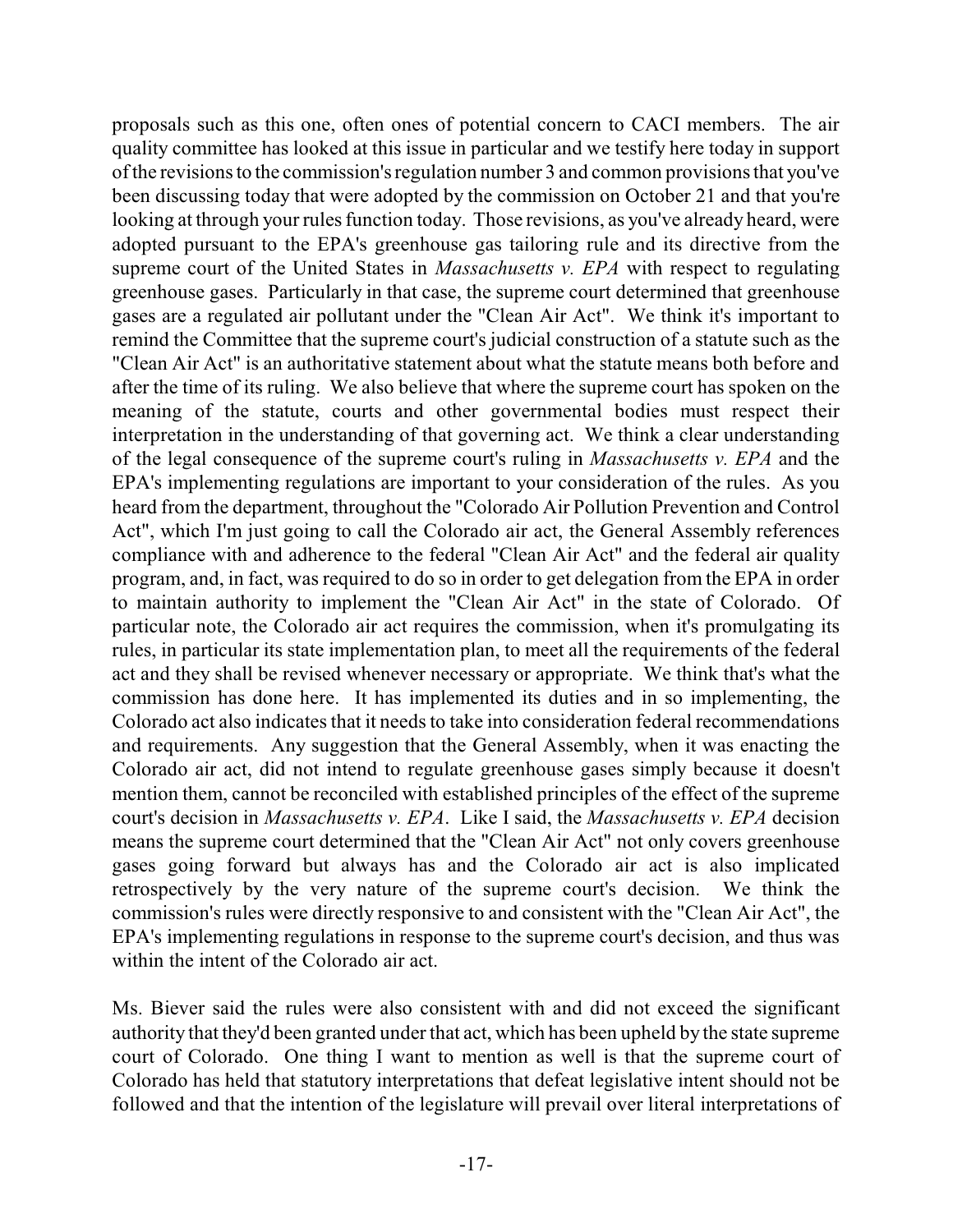a statute that lead to an absurd result. The commission has already talked to you about the impractical nature of implementing the greenhouse gas emissions at the 100 and 250 tons per year threshold. It would be difficult not only for the regulators but also for the regulated community because it could means tens of thousands of additional sources that would be regulated. We're concerned that a failure of the regulations adopted by the commission to be implemented would result in one of two things. One, it would either result in implementing regulations that are more stringent than the federal "Clean Air Act" and the EPA, which you've already heard from the department they're not authorized to do either under our statute or the federal "Clean Air Act", or, two, it could result in the commission forfeiting its right to regulate greenhouse gases because its operating permit programdoesn't meet the minimum requirements of the EPA's federal "Clean Air Act" program. We would be concerned that in some way that could result in an abdication of their authority to the EPA. Neither of these results comports with the legislature's intent in the Colorado air act, nor would it be attractive to CACI members with their collective interest in a healthy business environment in Colorado. We support the commission's interpretation of the Colorado air act on not just a general basis, but on a specific basis. We agree that it allows the commission to narrowly define air pollutant in the way the EPA has done, that it allows it to exempt sources, in this case greenhouse gas emitting sources, from the payment of emission fees, and that it allows them to aggregate compounds like greenhouse gas emissions similar to volatile organic compounds. The mere fact that the greenhouse gas emissions are not specificallymentioned in the act doesn't mean that a similar approach can't and shouldn't be taken there. And also that it allows them to limit the application of the 100 and 250 tons per year threshold to traditionally regulated pollutants under the "Clean Air Act". We ultimately think that the commission had broad authority under the Colorado air act to adopt these rules and that they were merely following the act's directives to comply with federal "Clean Air Act" and implementation and, accordingly, we would respectfully urge you to extend these rules.

Senator Morse asked Mr. Morris to provide the Committee with a brief analysis about the issue of Colorado's requirement to follow federal guidelines and rules generally and how he perceives that argument playing into this.

**12:18 p.m.** -- Tom Morris addressed the Committee again. He said nobody who is on the Committee now was here four or five years ago when a very analogous situation came before this Committee. In the background presentation, I talked about when a pollutant becomes subject to regulation, two programs become implicated, the operating permit program - that's what we've been talking about under Title V - and another program that we haven't talked about which is the prevention of significant deterioration and the new source review (NSR). A somewhat analogous situation arose when the EPA promulgated rules that some people perceived made the rules less stringent for what had to happen under NSR and the commission did what it did under these rules, and felt that they can't be more stringent than federal law. In the NSR context, our statute is very specific in one respect. It says that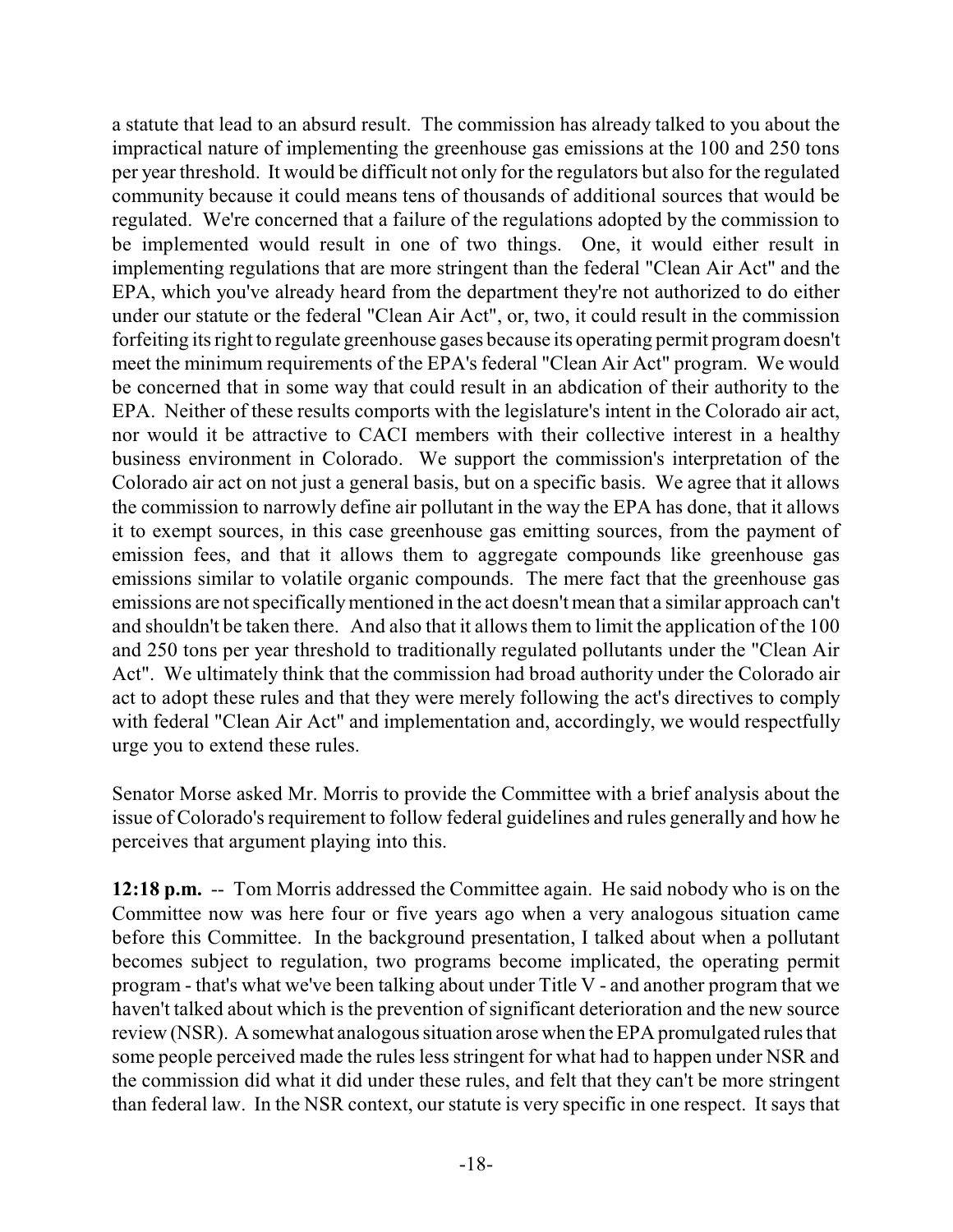the commission's rules have to be consistent with the federal EPA's requirements, so the commission had almost nothing to do but what it did. In that sense, our statute was specific with the NSR by saying specifically, not that our state rules per NSR had to be consistent with the "Clean Air Act", it said it had to be consistent with EPA requirements. There's nothing else in the state statutes that talks about what NSR is or what its standards are or anything. It just says be consistent with the EPA. Our recommendation was the rules were authorized. Somebody asked our Office to review the rules, so we made a presentation to the Committee and our recommendation was that the rules were authorized. Contrast that with this situation where we have some very specific details about what a major source is, which is 100 tons per year of any pollutant and all those provisions I talked about. On the other hand, all the arguments you heard about what is consistent, those specific references are consistent with Title V of the "Clean Air Act", not with the EPA's requirements. The "Clean Air Act" has the exact same definition, 100 tons per year. That's kind of the big picture of why I thought this set of rules is unauthorized under our statute but the NSR rules were authorized. Our statute has some specificity about what a major source is and the requirement that this be consistent with the "Clean Air Act". It says 100 tons per year; it doesn't say to be consistent with the EPA. That's the background for that.

Mr. Morris said I think this argument about consistency also relates to the definition of "air pollutant". How is excluding greenhouse gases from the definition of "air pollutant" in the rules consistent with the holding in *Massachusetts v. EPA*? The whole holding of that case was that greenhouse gases are an air pollutant and, as Ms. Biever said, it always has been. Our definition is modeled on the federal definition and the commission said when it promulgated this rule that our definition mirrors the federal definition and the rules themselves talk about for any air pollutant "subject to regulation" means one thing but with regard to greenhouse gases it means something different. All of those presume that greenhouse gases are an air pollutant and to be consistent the way they talk about being consistent, we better define a greenhouse gas as an air pollutant, otherwise the commission has no authority to regulate it, as far as I can tell, under our state statutes. Lastly, with Representative Levy's point about distinguishing who has the say over whether rules are consistent or not, there is litigation over the federal rules that's in federal court. This Committee has the first cut at whether these rules are authorized under our state statute. It's a completely different issue. Even though there are a lot of similarities, structures, and similar definitions, there are discrete differences. They are different statutes, different jurisdictions. I have one last point and that's that the commission says they don't have the resources to address this overwhelming permit load and with regard to the fees, but then they said they would have billions of dollars. The statute does have a 4,000 tons per year cap on the fees, so it explicitly looks at big sources.

Representative Levy said I want to ask you a question similar to Senator Carroll's question. This does appear in some sense to be an absurd result. I think it's safe to say it's correct we didn't have any intention of having this result because when the law was passed greenhouse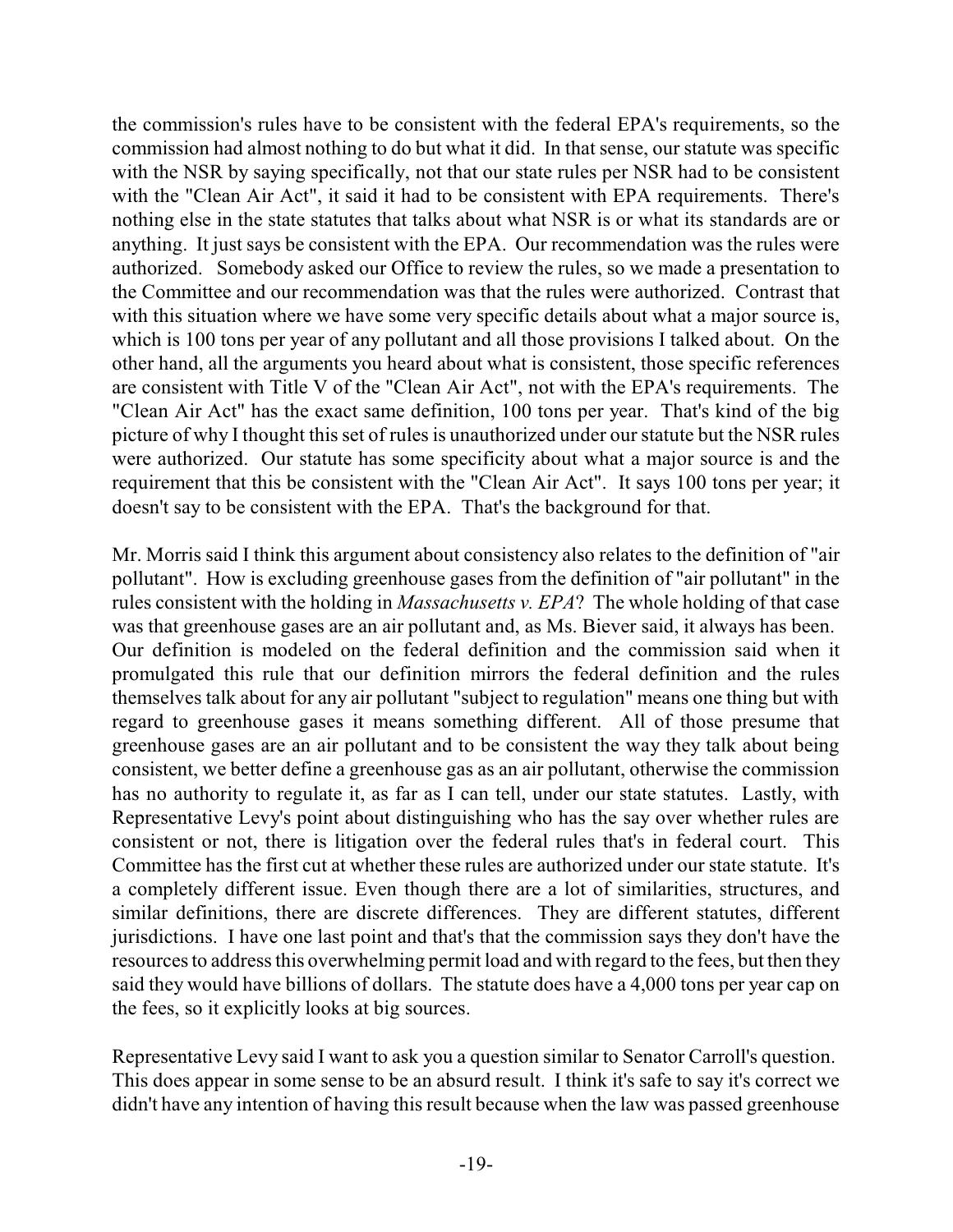gases were not considered a pollutant, so what do we do? You may be correct that what we do is all we statutorily can do, which is apply the only law we have to apply. What would be our fix here if we wanted to try to allow the commission's result? I think we still have the issue of whether the EPA has correctly acted under Title V, but I'm not sure that's our call to make. What would our fix be here? Mr. Morris said I think there are at least a couple of ways to approach it. One, obviously, would be to run a bill, whether it's the Committee, an individual Committee member, or anymember of the General Assembly, to amend the state statute, prior to, if the Committee did not extend these rules, enactment of the rule review bill to give explicit authority to the commission to make the changes I talked about that the NSR program has. It could say that a major source means 100 tons per year except as necessary to be consistent with federal EPA requirements. You could do the same for regulated pollutants, give them authority to exempt regulated pollutants, not just sources of pollutants, but to exempt particular pollutants that are emitted in huge quantities by a wide variety of sources, etc. That's one approach. There are other approaches that could maybe do something within the rule review bill itself. Those are very nontraditional and it's not something the Committee has done in the past, but that doesn't mean it couldn't be done through rule review.

Senator Morse said at this point I'm going to use my prerogative as the Chair and pull this matter off the table so we have time to think about this and figure out what the right answer is before we move forward with it. That also means that I'm going to lay over the second item on our agenda until we get a chance to sort through this issue.

**12:27 p.m.** -- Sharon Eubanks, Deputy Director, Office of Legislative Legal Services, addressed agenda item 3 - Approval of OLLS Budget for FY 2011-12.

Ms. Eubanks said there were a number of documents given to you yesterday, but I'm going to focus on two documents and try to boil down the budget to some basics, although I'm happy to address any questions you may have arising out of any of these documents. Bottom line, our request for fiscal year 2011-12, without including funding for the PERA AED and SAED payments, is \$5,132,601. That represents a 0.85% reduction from our current year's budget. Including the PERA AED and SAED payments, we're requesting \$5,320,237, which is a reduction of 0.22% from our current year's budget. At the end of this presentation, we'll be asking the Committee to approve this budget request, but before we do that I'd like to explain some things about our budget and how we got to these bottom line numbers. You can tell from the chart in the budget overview that we have four major components to our budget: Personal services, which is the lion's share of our budget, operating expenses, OLLS travel, and the Commission on Uniform State Laws. Our budget was prepared in accordance with six directives from legislative leadership. The first directive was that we accomplish a 1.5% reduction in funding for personal services. That equates to a funding reduction of \$68,894. In addition to that funding reduction in personal services, we were also directed to comply with the JBC common policy to fund the increase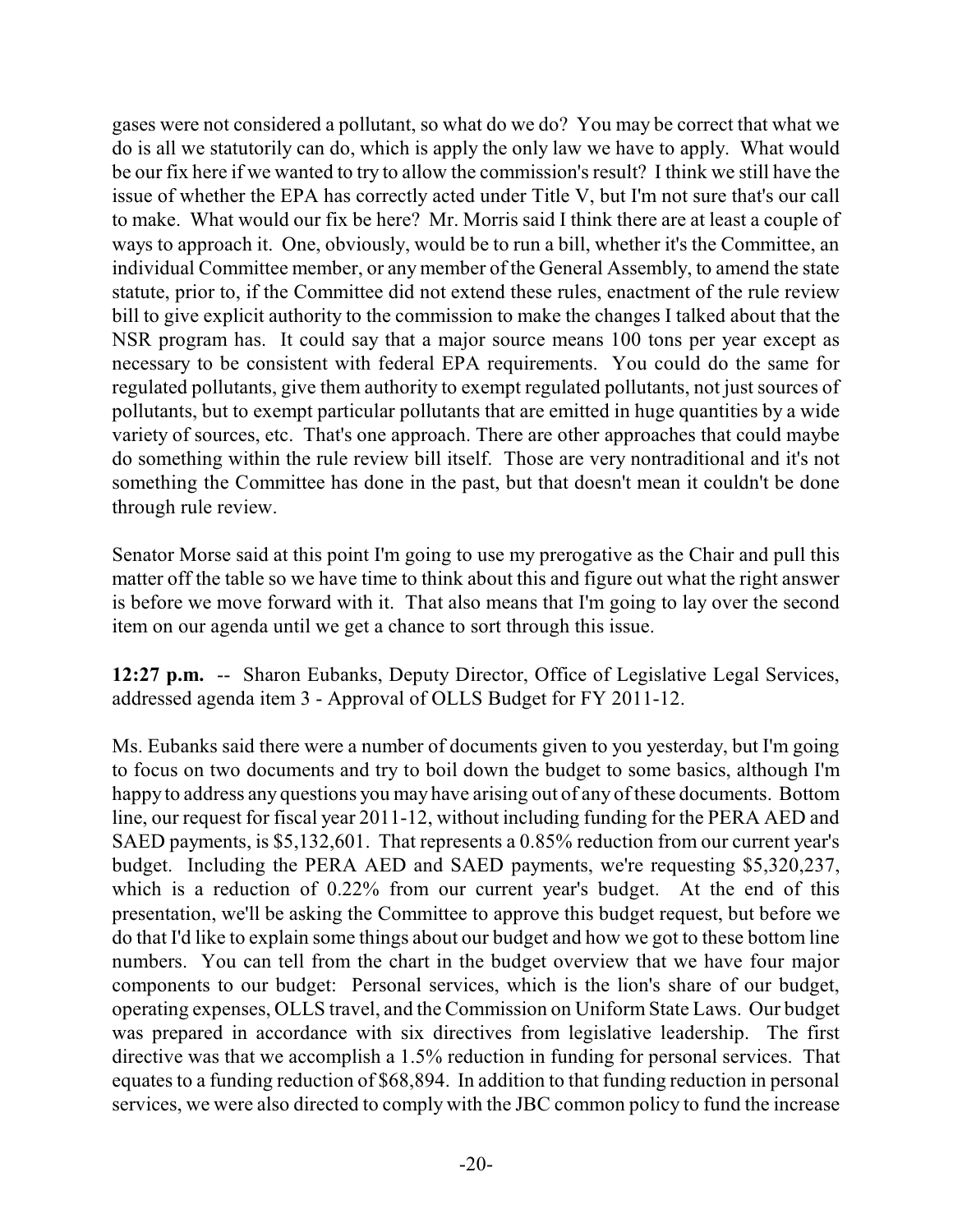in the employer's contribution for the health, life, and dental insurance costs that was recommended by the department of personnel and administration for all state employees. That increased cost is approximately \$25,000. What the itemized sheet does is boil down for you exactly how we accomplished the 1.5% reduction in personal services and also funded the increased costs for the health, life, and dental insurance. When you net that out, you won't see on the spreadsheet or anywhere else where it says a 1.5% reduction because some of the reductions were then offset by the increase in the insurance costs. Basically, we took a reduction to the aggregate of 1.5% in our personal services through a reduction in continuation salary, annual leave paid, short-term disability, and comp time paid. We also had a couple of small increases in terms of costs for medicare tax. Some of the salary that was previously paid to an employee who recently retired that was exempt from medicare tax is now subject to that tax, so we had that additional cost. We also have had a small increase in the rate for short-term disability insurance. What we did was actually reduce more than 1.5% in personal services to net out those two small increases in cost. Basically, to accomplish the 1.5% is the top part of that chart. Then, it lays out our increased costs of the \$25,117 for the increase for health, life, and dental insurance and then how it nets out in terms of the total reduction in personal services of \$43,777, and that ends up being a 0.95% reduction in our personal services component of our budget. In addition to those two directives that we've complied with, there were some other directives that affect our personal services budget. First of all, no surprise, we were directed not to build in any funding for merit or salary survey increases and we have not done that. I will make you aware that this is the third fiscal year that we've been asked not to fund merit or salary increases. Everyone is in the same boat, we understand that. We were also asked to reduce our FTE authorization by one. This particular FTE is being transferred to Legislative Information Services (LIS) so they can fund an additional employee within that office. It's coming from one of our unfunded FTE, so it leaves us with basically a 55.1 FTE authorization, with 49.5 FTE that is actually funded in our 2011-12 fiscal year budget. In addition, we were directed to continue the 2.5% shift of the employer contribution for PERA. That was something that occurred in the current year's budget resulting from legislation. There is a bill working it's way through the system right now, Senate Bill 76, which the Senate took up on second reading this morning, that would continue that for fiscal year 2011-12, and so our budget builds in that continued reduction in the employer contribution. Unfortunately, part of the legislation is that the cost shift goes to our employees, and their contribution to PERA is actually increased so their take-home pay is less, but that's so there wasn't a fiscal impact to the total amount of revenue that PERA was receiving through employer and employee contribution rates. Those are the five components that directly affected personal services and are reflected in that component part of our budget. In addition, in terms of the other three components of our budget - operating, travel, and the Commission on Uniform State Laws - you'll note that we have no funding increases in those components. We have reallocated some moneys within our operating expenses to focus more moneys directly on the budget item for registration fees, which is the primary way we pay for professional development in terms of conferences and CLE programs. We're hoping to provide more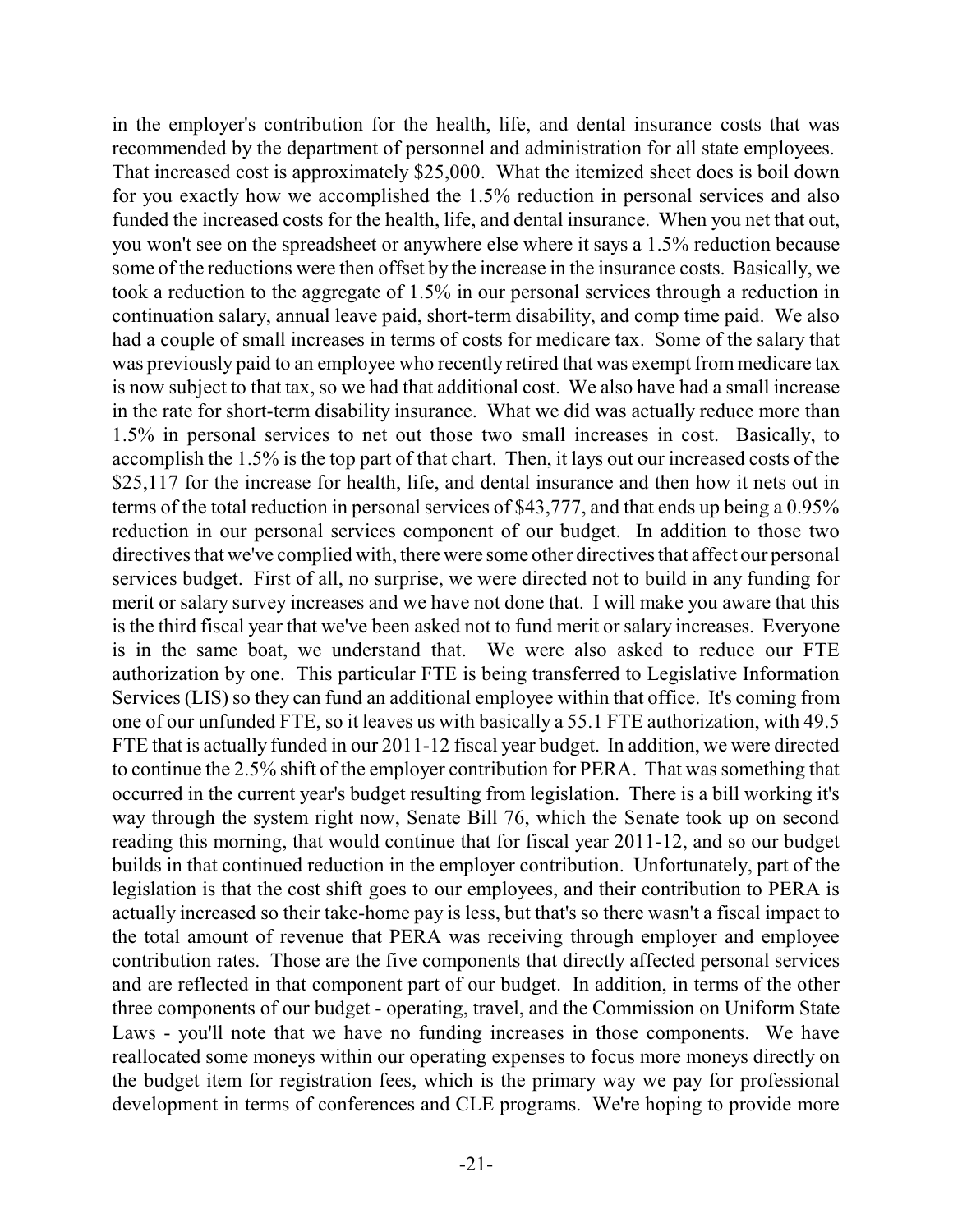opportunities to our employees for professional development with the additional funding. We are not changing at all our request for travel, including in-state as well as out-of-state travel. In terms of the Commission on Uniform State Laws, again we are not asking for any funding increases for the commission's work. We are moving it within the budget because the national meeting for the commission will be held in Colorado this year. We are moving the travel funding from out-of-state to the in-state line and then for the next fiscal year, because the meetings will be held out-of-state, that money will be moved, but we're not changing the amount of money for travel. The other directive we got from legislative leadership was to go ahead and build in the funding for the PERA AED and SAED, which is statutorily required and done to help deal with the unfunded liability problem of PERA and those numbers are also built into our budget, although those numbers are not actually built into our line item appropriation. They are done in the aggregate for all of the service agencies in the House and Senate on a separate line item within the legislative budget. We do calculate how much for our Office is the cost, as do all the other entities.

Senator Morse said we approve this budget and that goes on to the Executive Committee who approves the legislative budget in total from all the different departments within the legislature.

Senator Carroll said I just wanted to think Ms. Eubanks for making a difficult budget as clear as possible. I really do see some pretty impressive value we get out of what this Office delivers for the people of the state of Colorado. I know you have taken to heart very seriously doing a lot more work with less, like we're asking everyone else to do. I wanted to thank you for doing that and while I know there are a lot of fabulous people who do deserve the merit raises and it's a hollow substitute, I just wanted to thank you and everyone in your Office. They are no doubt worthy and deserving of it and at least can get our appreciation if nothing else.

# **12:39 p.m.**

Hearing no further discussion or testimony, Representative Gardner moved to approve the budget and forward it to the Executive Committee. The motion passed on a 10-0 vote, with Representative Gardner, Representative Labuda, Representative Levy, Representative Murray, Representative Waller, Senator Brophy, Senator Carroll, Senator Morse, Senator Roberts, and Senator Schwartz voting yes.

Senator Morse said I too would echo on behalf of the entire Committee the sentiments of Senator Carroll. We have very interesting debates on the floor of the Senate and talk about state employees but it is very interesting that within this building we understand that we have some of the best of the best in all of our departments and your Office is absolutely no exception. We so appreciate everything that you do and the way you drop whatever you're doing and deal with whatever of us, in either chamber, in either party, needs, and work the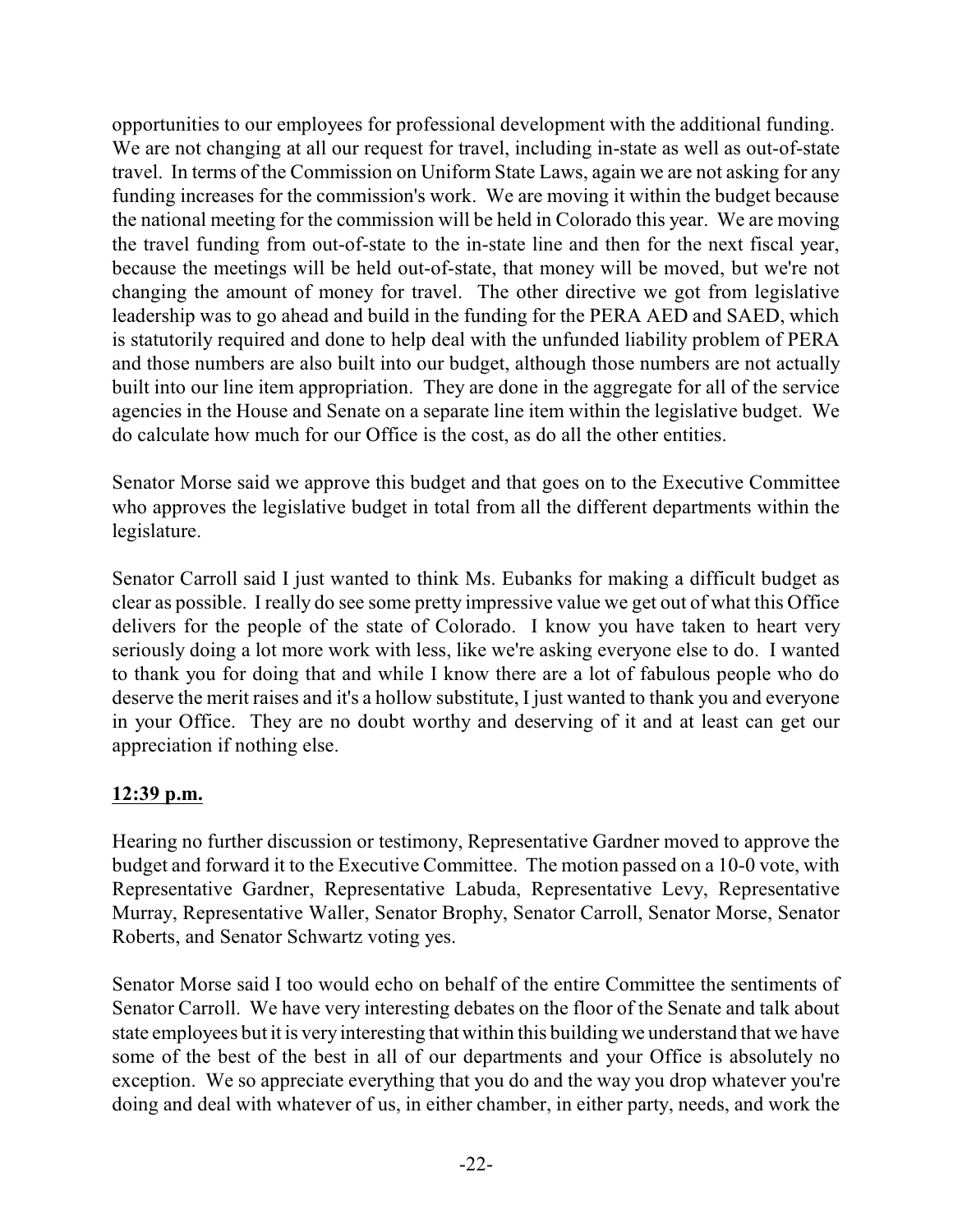late hours when the committees go late and work the late hours when the floor work goes late. It appears, I know, sometimes to go unnoticed, but it really doesn't, so, again, thank you from the bottom of our hearts and we look forward to working with you.

**12:42 p.m.** -- Jennifer Gilroy, Revisor of Statutes, Office of Legislative Legal Services, addressed agenda item 4 - Proposed Timeline for RFPs for the C.R.S. Contract on Publications.

Ms. Gilroy said the proposed timeline for the RFP process is being handed out. As you were told previously, the renewal for the publications contract is coming up. This contract provides for the publication of not only the Colorado Revised Statutes, the official version of Colorado law, but also the session laws for the state of Colorado and with that the red book, which is the tabulation of all changes to all statutory sections each and every year. I should mention also there is a CD-ROM that is available as well. The constitution requires the General Assembly to provide for the publication of all the laws that are passed and, statutorily, that requirement rests with this Committee. Currently, our Office does almost all of the publication work in-house. This is kind of rare; the majority of states don't do the kind of publication work we do. We actually create the statutory database. We do all of the revision work and editorial work, and we write all of the editor's notes, source notes, annotations, the index, the tabs, and the tables that compare changes from the law. Basically what we do is provide the statutory database to our contractual publisher who currently is LexisNexis. They are based out of Charlottesville, Virginia. They essentially format the books, add headers and pagination, bind the books, and distribute them for us. We, as part of our contract, receive 3,150 sets of the C.R.S. and approximately 1,100 sets of the session laws. You'll notice, when you look at our budget, there's a significant amount set aside for printing costs. That's the publications contract. It's about \$217,000 in your budget proposal. Currently, our contract is for approximately \$150,000, but we are providing in that contract session laws and statute books to governmental entities across the state. Many people don't realize that, but it's in our budget to do that as part of the publications contract, so courts and local governments all have access to the books through our budget. What's required is that at least every 10 years, we have to put the contract out for bid. The statute and the constitution require that it go out to some standard bidding practice such as a request for proposals and then the contract needs to be awarded to the lowest responsible bidder. However, the Committee can take into consideration any economic, fiscal, or tax impacts to citizens of the state of Colorado in awarding the contract. The usual practice is to have a contract for a maximum of five years, which can be renewed for an additional five years. That's the situation we're in right now. LexisNexis was originally awarded the contract in 2001 for five years. We extended that for an additional five years back in 2007, so it will expire in December 2012. I'min front of you today about this, which seems a lot in advance. However, it's kind of a lengthy process and, in fact, the statute does require that the contract needs to be in place at least six months prior to its expiration, which will be June 2012. I intend to be working on, as you'll see from my proposed timeline, the language for the RFP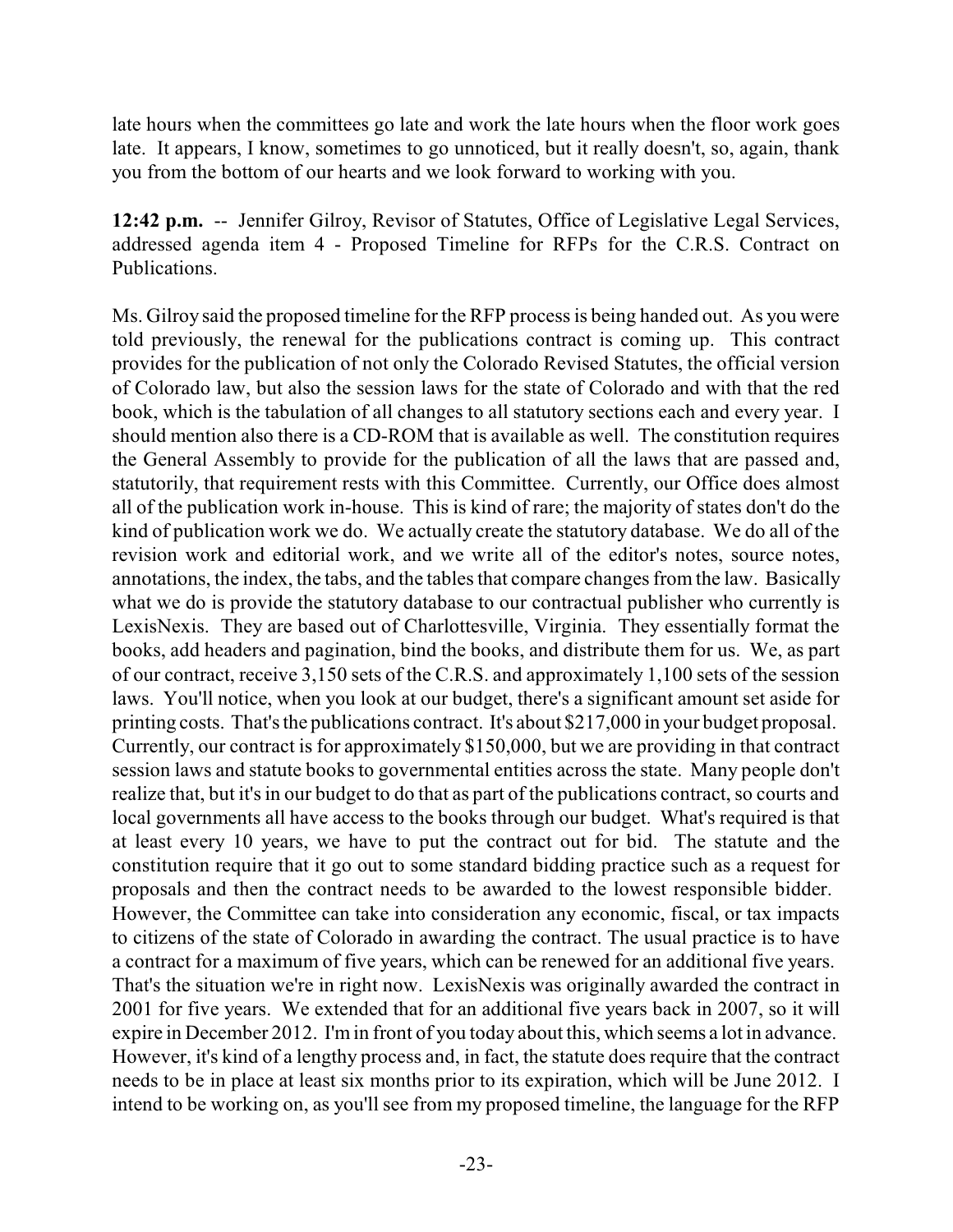in the next several months and I would hope to present it to you all no later than July and that's what's on this proposed timeline, although if we can get it together prior to you all leaving in May I would propose we do that so you can approve the RFP. I plan to change it significantly in the sense that I want to put a lot of emphasis on public access to our on-line version of our statutes. Even Representative Murray in her orientation yesterday to the Committee observed that it's not necessarily an intuitive, easy-to-search, on-line version, so I'm going to be focusing on that in the RFP. Once it's posted, with a deadline of posting by August, and with a deadline of September to get proposals in from potential bidders, this Committee would need to meet. We would do a presentation to the Committee with a summary of all the proposals we've received, and you all can hear presentations from each of the publishing companies that present a bid to you. You can at that time make your decision and select a finalist or you could ask for additional presentations and set another meeting at which to have those and then make your decision. Ten years ago when this was done, it was all done in one meeting in October. I think the Committee had planned to meet in September, hear presentations, and make a decision in October; however the September meeting had to be cancelled. I really want to make efficient use of your time. I would like to see it coincide with another meeting you might have with rule review issues. Typically, those begin in September so I would anticipate that probably we would be looking at a September meeting and then possibly an October meeting. Your agenda is typically pretty heavy in November but as an outside deadline, I would propose that November be the very latest you would select the final bidder. That would give me the opportunity to work with the publisher you all select to negotiate the terms of the contract through the months of December and January and have the contract finalized and circulated for signature by all the interested parties that have to sign it and totally in place by June. That's the proposal and timeline. I'm happy to take any questions you might have with respect to the RFP process.

Representative Labuda asked can I go on vacation this summer? If you could let us know as soon as possible whether we will meet in July or August, that would help me. Ms. Gilroy said absolutely. I'm going to start working on it immediately and it is my goal to try to get it done before you all leave in May.

Representative Gardner said we may want to have this conversation more off-line, but there have been tremendous changes in publications in the past decade, probably more than ever, and there's been a lot of consolidation in the law book publishing area. Do you have any sense of what we expect to have in numbers of competitors? We'll get what we get, but do you have any sense of wether it will be two, three, or five? What was it 10 years ago? Ms. Gilroy said 10 years ago, four bids came in. I know there will be at least two, possibly three, that I'm aware of right now. I've actually worked with Kae Warnock at NCSL to do a 50-state survey to see what other states are doing in terms of what their official format of the law is. Right now, these books are our official law, not our on-line version. I'm not sure even that's the right approach to take. I'm trying to gather information about what other states are doing. There are fewer and fewer publication companies that are interested in this.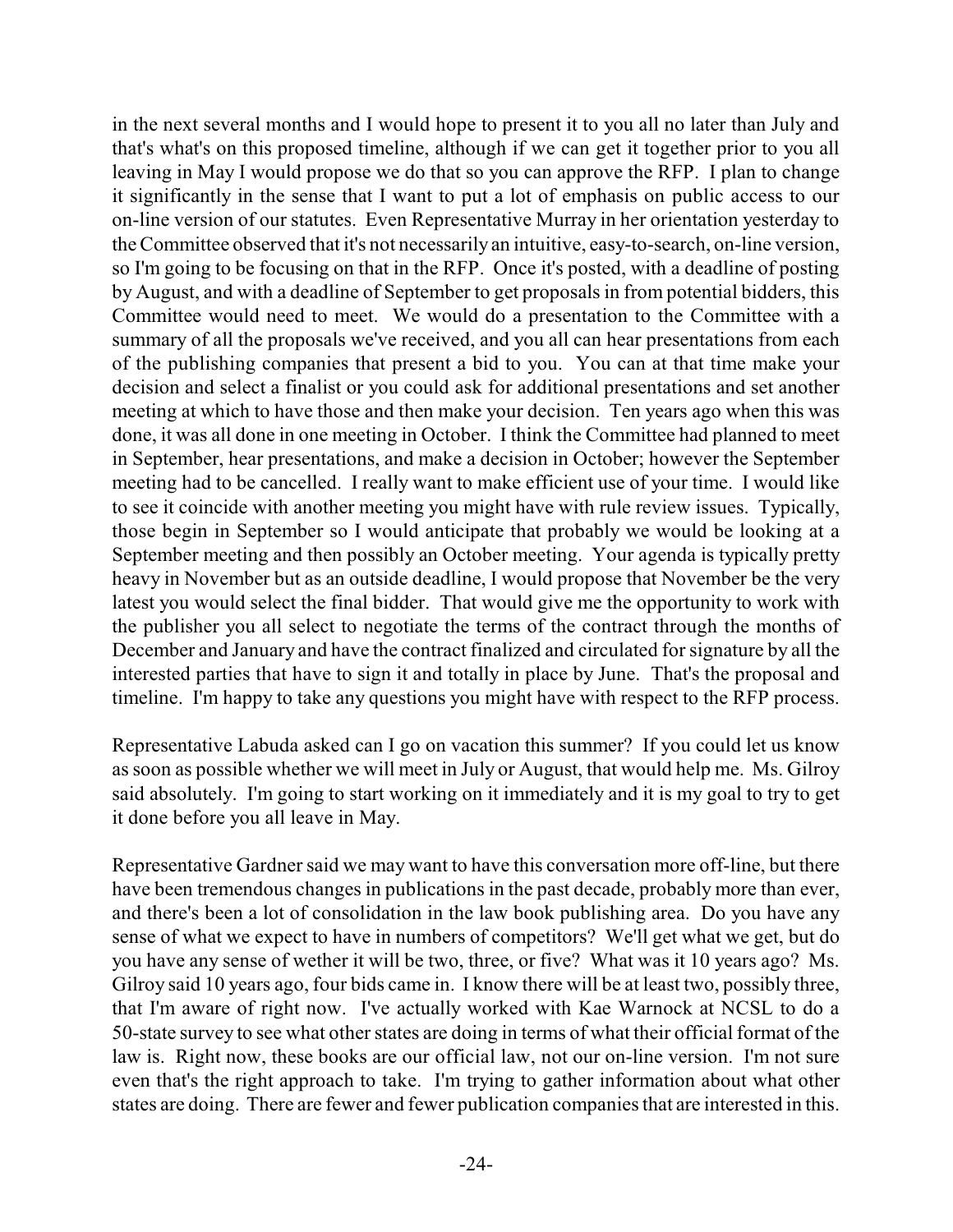There were four last time and I anxiously await to see how many there will be this time. I can forewarn you all that I suspect you'll be lobbied, so you may actually know before I do who really has a strong interest in this contract.

Representative Gardner asked if people are actually lobbying Committee members concerning source selection? Maybe we need guidelines for the Committee about that. This is a legislative procurement, but it does strike me that we put out an RFP in the way we should be awarding as the best value against that RFP, not something else. Ms. Gilroy said I don't know how much lobbying was done the last time, but you're right. Both the statute and constitution require you to select a publisher based on the lowest responsible bidder and there is some qualifying language that allows you to consider tax, fiscal, and economic impacts on citizens of the state. Whether or not companies have any ties to the state of Colorado, they might be educating you about that.

Representative Gardner said I wasn't correct actually, but that was very tactful of you. I said something about best value. I need to look at the statute more carefully, but if it says lowest responsible bidder, that's a very different thing than us awarding to what we determine is the best value. That's probably worth some discussion off-line as well. Ms. Gilroy said I did attach the publication statute to the proposed timeline and highlighted those provisions for your edification.

Senator Brophy said you might remember a couple summers ago when some entrepreneur had developed an iPhone app that allowed access to the C.R.S. through their iPhone that I thought was fairly creative, but of course was outside the bounds of the copyright that existed for the vendor that produced these. I have a desire to make something like that possible with this new contract if you believe there is a legal way to do that and if you could make that part of the RFP that either the vendor develop that or develop a way to license that or something to allow the new technologies to more rapidly adapt to this product for everybody's benefit. Ms. Gilroy said you read my mind. I agree with you. One of the portions of the 50-state survey that I crafted with Kae Warnock at NCSL asks other states what e-products they have for their statutes. Right now, Colorado doesn't have anything that I'm aware of. Not that that couldn't be done, couldn't be done by an outside private interest, or my thoughts were even I'd like to see us do it in-house. I'd like to see LIS take that on and I've actually talked to Michael Adams about it. It absolutely is an area I want to address in the RFP. It's something I've discussed with LexisNexis to see what other e-products that they might be able to help us with, not necessarily as an app because I understand that is a pretty hefty application for a phone, but maybe a piece of the statutes, like for peace officers who may want title 42. Maybe the reader style, something that can be done that way. There may be a variety of e-products we could come up, so I do intend to address that.

Representative Labuda said for the Committee's information, last summer when I was the Chair, I received an e-mail which made me wonder. It was addressing this. I remember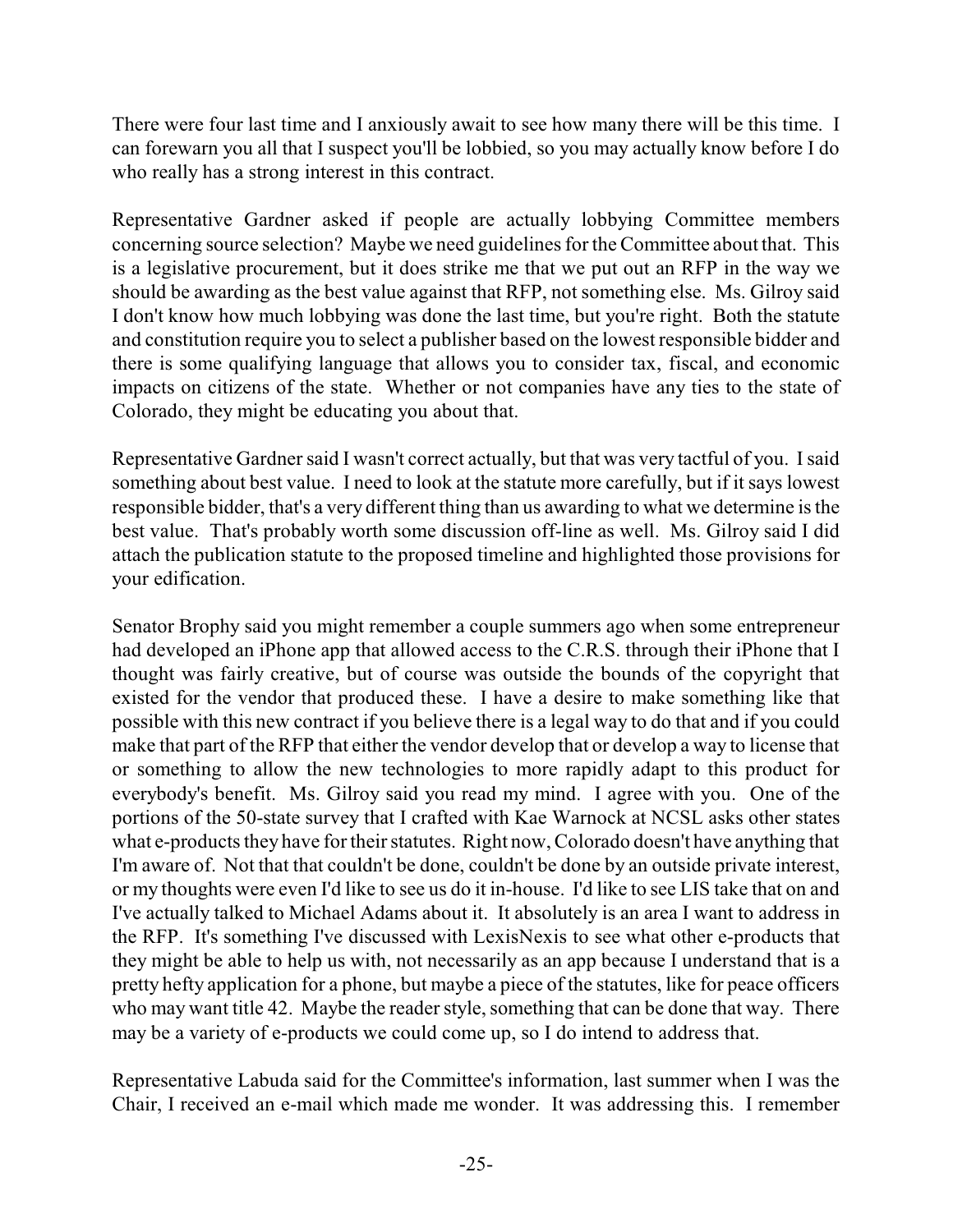passing it on to Ms. Haskins and asked if she could help because I personally don't want to get involved in any negotiating of contracts.

Representative Murray said one thing we might look into as you're going through this process is the state internet portal authority might be able to develop the app that Senator Brophy was referring to and they could perhaps do it at no cost, but we do need that to be part of any contractual arrangement with perhaps some other vendor.

## **12:55 p.m.**

The Committee adjourned.